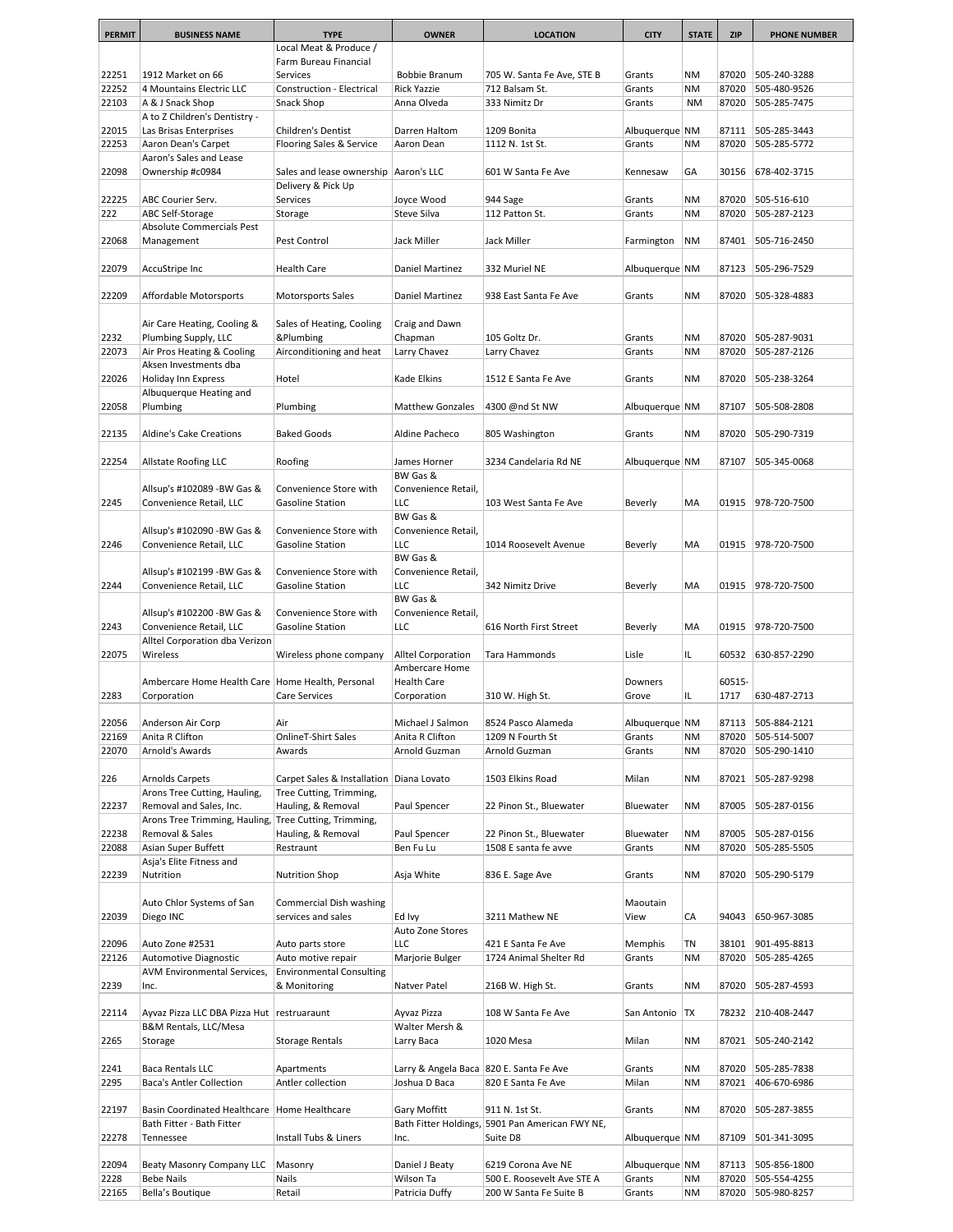| <b>PERMIT</b> | <b>BUSINESS NAME</b>                                               | <b>TYPE</b>                              | <b>OWNER</b>                            | <b>LOCATION</b>                                  | <b>CITY</b>        | <b>STATE</b>    | <b>ZIP</b>     | <b>PHONE NUMBER</b>          |
|---------------|--------------------------------------------------------------------|------------------------------------------|-----------------------------------------|--------------------------------------------------|--------------------|-----------------|----------------|------------------------------|
|               | <b>Better Built Construction</b>                                   |                                          |                                         |                                                  |                    |                 |                |                              |
| 2218          | Services                                                           | <b>General Construction</b>              | Corry J. Jaramillo                      | 26 Loma Linda                                    | San Rafael         | ΝM              | 87051          | 505-287-2346                 |
| 22226         | Big D and Company, Inc.                                            | Construction                             | Duane Anderson                          | 84 State Hwy 612                                 | Thoreau            | <b>NM</b>       | 87323          | 505-722-9069                 |
|               |                                                                    |                                          |                                         |                                                  |                    |                 |                |                              |
| 22046         | Blake's Lottaburger                                                | Restaruant                               | Ron Rule                                | 1021 E Santa Fe Ave                              | Albuquerque NM     |                 | 87107          | 505-681-8678                 |
| 22153         | Blended                                                            | Coffee Shop                              | Rudy Cde Baca                           | 1101 N 1st St                                    | Grants             | <b>NM</b>       | 87020          | 505-290-6683                 |
| 22255         | Blue Spruce RV Park                                                | <b>RV Park</b><br>Makeup and Beauty      | Jeanell Simpson                         | 1708 Zuni Canyon Rd                              | Grants             | <b>NM</b>       | 87020          | 505-287-2560                 |
| 2254          | <b>Blush Mae</b>                                                   | <b>Supplies</b>                          | Mercedes Garcia                         | 819 1/2 N 1st St.                                | Grants             | <b>NM</b>       | 87020          | 505-240-7530                 |
| 22147         | Bob's Storage                                                      | <b>Storage Units</b>                     | <b>Butch Porter</b>                     | 1401 East Highway                                | Grants             | <b>NM</b>       | 87020          | 505-240-0522                 |
| 22176         | <b>Bohemian Connection</b>                                         | Art Cooperative                          | Renee Post                              | 801 N. First                                     | Grants             | <b>NM</b>       | 87020          | 505-209-5362                 |
|               |                                                                    | Real Estate Rental &                     | Ronny & Cheryl                          |                                                  |                    |                 |                |                              |
| 22140         | Bond Gunderson Co                                                  | <b>Handbag Sales</b>                     | Pynes                                   | 102 E Santa Fe Ave                               | Grants             | <b>NM</b>       | 87020          | 505-290-7323                 |
|               |                                                                    | Market & Broker Natural                  |                                         |                                                  |                    |                 | 77094-         |                              |
| 22188         | <b>BP Energy Company</b>                                           | Gas                                      |                                         | BP Energy Company 501 Westlake Park Blvd         | Houston            | TX              | 8912           | 281-800-2426                 |
|               | <b>Bradbury Stamn Construction</b>                                 |                                          |                                         |                                                  |                    |                 |                |                              |
| 22042         | Inc                                                                | Construction                             | Cynthia Schultz                         | 7110 2nd ST NW                                   | Albuquerque NM     |                 | 87107          | 505-765-1200                 |
| 22179         | Bradley J. Hatten                                                  | Barber                                   | <b>Bradley J Hatten</b>                 | 1111 W Santa Fe Ave                              | Grants             | <b>NM</b>       | 87020          | 505-290-5412                 |
| 22072         | <b>Bright Green Corporation</b>                                    | Argiculture research<br>development      | <b>Bright Green</b><br>Corporation      | Chris Amhie                                      |                    | <b>NM</b>       | 87026          | 575-637-2215                 |
|               |                                                                    |                                          | Floyd and Hailey                        |                                                  | Laguna             |                 |                |                              |
| 22133         | Burress Barbershop, LLC                                            | Barber                                   | <b>Burress</b>                          | 110 W Santa Fe Ave                               | Grants             | <b>NM</b>       | 87020          | 505-240-0822                 |
| 22256         | Buy Rite Insurance Agency                                          | Insurance                                | Jessica Pena                            | 904 N. 1st St.                                   | Grants             | <b>NM</b>       | 87020          | 505-290-1436                 |
| 22020         | C& E Concrete Inc                                                  | Concrete                                 | Walter Meech                            | 500 Elkins Rd                                    | Milan              | <b>NM</b>       | 87021          | 505-287-2944                 |
|               |                                                                    | Church, Ministry,                        | Shelia Benjamin                         |                                                  |                    |                 |                |                              |
| 2266          | C.B. Helping Hands Ministries                                      | <b>Education, Nursing</b>                | Inusah                                  | 769 E. Roosevelt Ave                             | Jacksonville       | FL              | 33218          | 904-353-2792                 |
|               |                                                                    | Asphalt Paving, Striping                 |                                         |                                                  |                    |                 |                |                              |
| 22168         | <b>Caliente Paving LLC</b>                                         | Roads & Parking                          | Alan A Fernandez                        | 8 Ft Windgate Rd.                                | San Rafael         | <b>NM</b>       | 87051          | 505-235-4051                 |
| 22109         | Canton Café                                                        | Resturaunt                               | Pei Jun Zhong                           | 1212 E Santa Fe Ave                              | Grants             | Nm              | 87020          | 505-287-8314                 |
| 22113         | Capri Laundromat                                                   | Laundrymat                               | dora Rosales                            | 604 N 1st St                                     | Grans              | Nm              | 87020          | 505-285-4179                 |
| 22231         | Carite of Grants                                                   | <b>Used Car Sales</b>                    | Tilda Faye Corley                       | 1313 East Santa Fe Ave                           | Grants             | <b>NM</b>       | 87020          | 505-240-0358                 |
|               |                                                                    |                                          | Good Samaritan                          |                                                  |                    | <b>NM</b>       |                |                              |
| 22069         | Casa Del Malpais Apartments                                        | Apartments<br>Asphalt Paving, Site       | Housing Inc.                            | Rene Mitchell                                    | Grants             |                 | 87020          | 505-287-5492                 |
| 22205         | Cecil B. Wilson Paving Inc.                                        | Development, Dirt Work                   | Bill & Nancy Wilson                     | 6709 Noble Dr. NE                                | Albuquerque NM     |                 | 87113          | 505-341-2751                 |
|               | Central Auto Towing & Auto                                         |                                          | Michelle Garcia                         |                                                  |                    |                 |                |                              |
| 22132         | Salvage                                                            | Towing & Auto Salvage                    | Hatten                                  | 1552 E. Old Hwy 66                               | Grants             | <b>NM</b>       | 87020          | 505-287-4708                 |
|               | Central Auto Towing &                                              |                                          |                                         |                                                  |                    |                 |                |                              |
| 22141         | Salvage                                                            | Towing & Auto Salvage                    | Michael Hatten                          | 1625 E Old 66 Hwy                                | Grants             | <b>NM</b>       | 87020          | 505-876-4080                 |
|               |                                                                    | Cannabis                                 |                                         |                                                  |                    |                 |                |                              |
|               |                                                                    | Production/Vertide                       |                                         |                                                  |                    |                 |                |                              |
| 22257         | Chaaya                                                             | Integration                              | <b>LKBT Group LLC</b>                   | 500 E. Roosevelt Ave.                            | Grants             | <b>NM</b>       | 87020          | 678-895-2870                 |
| 22236         | Chantal's                                                          | Hair Stylist                             | Chantal Garcia                          | 1600 Lobo Canyon Rd                              | Grants             | <b>NM</b>       | 87020          | 505-287-0196                 |
|               |                                                                    | Check cashing pay day                    | Southwestern                            |                                                  |                    |                 |                |                              |
| 22090         | Check & Go                                                         | loan                                     | Pacific Specialty                       | 300 E Santa Fe Ave                               | Cincinnati         | OН              | 45236          | 513-336-7735                 |
| 22146         | Chris Winch State Farm                                             | Insurance & Financial<br>Services        | Christopher Winch                       | 700 E. Santa Fe Ave                              | Grants             | <b>NM</b>       | 87020          | 505-287-4551                 |
|               |                                                                    |                                          | Monique                                 |                                                  |                    |                 |                |                              |
| 22224         | Cibola 247 Fitness LLC                                             | <b>Fitness Center</b>                    | Santistevan                             | 901 N 1st Street                                 | Grants             | <b>NM</b>       | 87020          | 505-287-9784                 |
|               |                                                                    |                                          |                                         |                                                  |                    |                 | 87020-         |                              |
| 22164         | Cibola Arts Council Inc.                                           | Art Gallery & Museum                     | N/A                                     | 1001 W Santa Fe Ave                              | Grants             | <b>NM</b>       | 3515           | 505-287-7311                 |
| 22001         | Cibola Citizen                                                     | News Paper                               | <b>Brett Wesner</b>                     | 200 W Santa Fe                                   | Grants             | <b>NM</b>       | 87020          | 505-287-3840                 |
| 22107         | Cibola Family Health Center                                        | Health                                   | Thomas Whelan                           | 1423 E Roosevelt                                 | Grants             | <b>NM</b>       | 87020          | 505-287-6500                 |
| 22010         | Cibola General Hospital                                            | Hospital                                 | Thomas Whelan                           | 1016 Roosevelt                                   | Grants             | <b>NM</b>       | 87020          | 505-287-5300                 |
|               |                                                                    |                                          | Cibola General                          |                                                  |                    |                 |                |                              |
| 22240         | <b>Cibola Specialty Associates</b>                                 | <b>Medical Services</b>                  | Hospital Corp.                          | 1016 E. Roosevelt Ave.                           | Grants             | <b>NM</b>       | 87020          | 505-287-5301                 |
|               | Cibola Sports and Physical                                         |                                          |                                         |                                                  |                    |                 |                |                              |
| 22194         | Therapy                                                            | Medical - Physical Therapy Michael Rohde |                                         | 307 N. First St                                  | Grants             | <b>NM</b>       | 87020          | 505-876-6030                 |
| 2230<br>22037 | Cibola Title Company, LLC<br>ckp Construction                      | Title Insurance<br>Construction          | Dolores Vallejos<br><b>Todd Barbour</b> | 212 Mountain Road<br>1616 S Kentucky St STE c325 | Grants<br>Amarillo | <b>NM</b><br>TX | 87020<br>79102 | 505-287-8848<br>806-420-0696 |
| 22159         | Clo's Hair Design                                                  | Hair Salon                               | Clorinda Brito                          | 601 1/2 High Street                              | Grants             | <b>NM</b>       | 87020          | 505-658-5355                 |
| 22199         | <b>Club Genesis</b>                                                | <b>Herbalife Nutrition Club</b>          | Reyes S. Jaramillo                      | 817 E. Roosevelt Ave                             | Grants             | <b>NM</b>       | 87020          | 505-319-2816                 |
|               |                                                                    |                                          |                                         |                                                  |                    |                 |                |                              |
| 2282          | Cocina Comacho                                                     | Restaurant                               | Rebecca Camacho                         | 1600 W Santa Fe Ave                              | Grants             | ΝM              | 87020          | 505-290-0083                 |
|               |                                                                    |                                          |                                         |                                                  |                    |                 |                |                              |
|               |                                                                    |                                          | <b>Comcast Business</b>                 | 1701 John F. Kennedy Blvd,                       |                    |                 |                |                              |
| 22189         | Comcast Business SmartOffice Telecommunications                    |                                          | Class Security, LLC                     | 32nd Floor                                       | Philadelphia   PA  |                 | 19103          | 215-286-7557                 |
|               |                                                                    |                                          | Comcast of New                          | 1701 John F Kennedy Blvd,                        |                    |                 |                |                              |
| 22191         | Comcast of New Mexico, LLC                                         | Cable Communications                     | Mexico, LLC                             | 32nd Floor                                       | Philadelphia   PA  |                 | 19103          | 215-286-7557                 |
|               |                                                                    |                                          | <b>Immanuel Baptist</b>                 |                                                  |                    |                 |                | 505-290-7076 / 505-          |
| 22261         | Communitry Outreach Center   Ministry                              |                                          | Church                                  | 907 W. Santa Fe Ave                              | Milan              | <b>NM</b>       | 87021          | 285-4070                     |
|               | Compass Engineering &                                              |                                          |                                         |                                                  |                    |                 |                |                              |
| 22208         | Construction Services, LLC                                         | Heavy Civil Construction                 | Mark Otero                              | 3815 Academy Pkwy North NE                       | Albuquerque NM     |                 | 87109          | 505-221-6003                 |
|               | Continental Divide Electric                                        | <b>Electric Distribution</b>             |                                         |                                                  |                    |                 |                |                              |
| 22258         | Cooperative, Inc. and Red Bolt Cooperative & Internet<br>Broadband | Service                                  | N/A                                     | 200 E. High St.                                  | Grants             | <b>NM</b>       | 87020          | 505-285-6656                 |
| 22054         | Controlled Air and Metal                                           |                                          | <b>Bob Olive</b>                        | 810 Boardman Dr.                                 | Gallup             | <b>NM</b>       | 87305          | 505-722-6363                 |
| 2296          | <b>Cougar Enterprises</b>                                          | Home Based Business                      | Randy Ryan                              | 1220 Clovis                                      | Grants             | Nm              | 87020          | 505-259-9106                 |
|               | Courtesy Plumbing, Heating & Plumbing, Heating, A/C, &             |                                          | Charles Chavez &                        |                                                  |                    |                 |                |                              |
| 22241         | Air Conditioning Inc.                                              | <b>Electrical Service</b>                | <b>Curtis Marez</b>                     | 112 Mountain Park Pl NW                          | Albuquerque NM     |                 | 87114          | 505-830-9099                 |
|               |                                                                    | <b>Employment Service</b>                | Pamela Madden-                          |                                                  |                    |                 |                |                              |
| 22174         | Creative Work Solutions LLC                                        | Provider                                 | Krall                                   | 900 Mt Taylor Ave                                | Albuquerque NM     |                 | 87109          | 505-944-9208                 |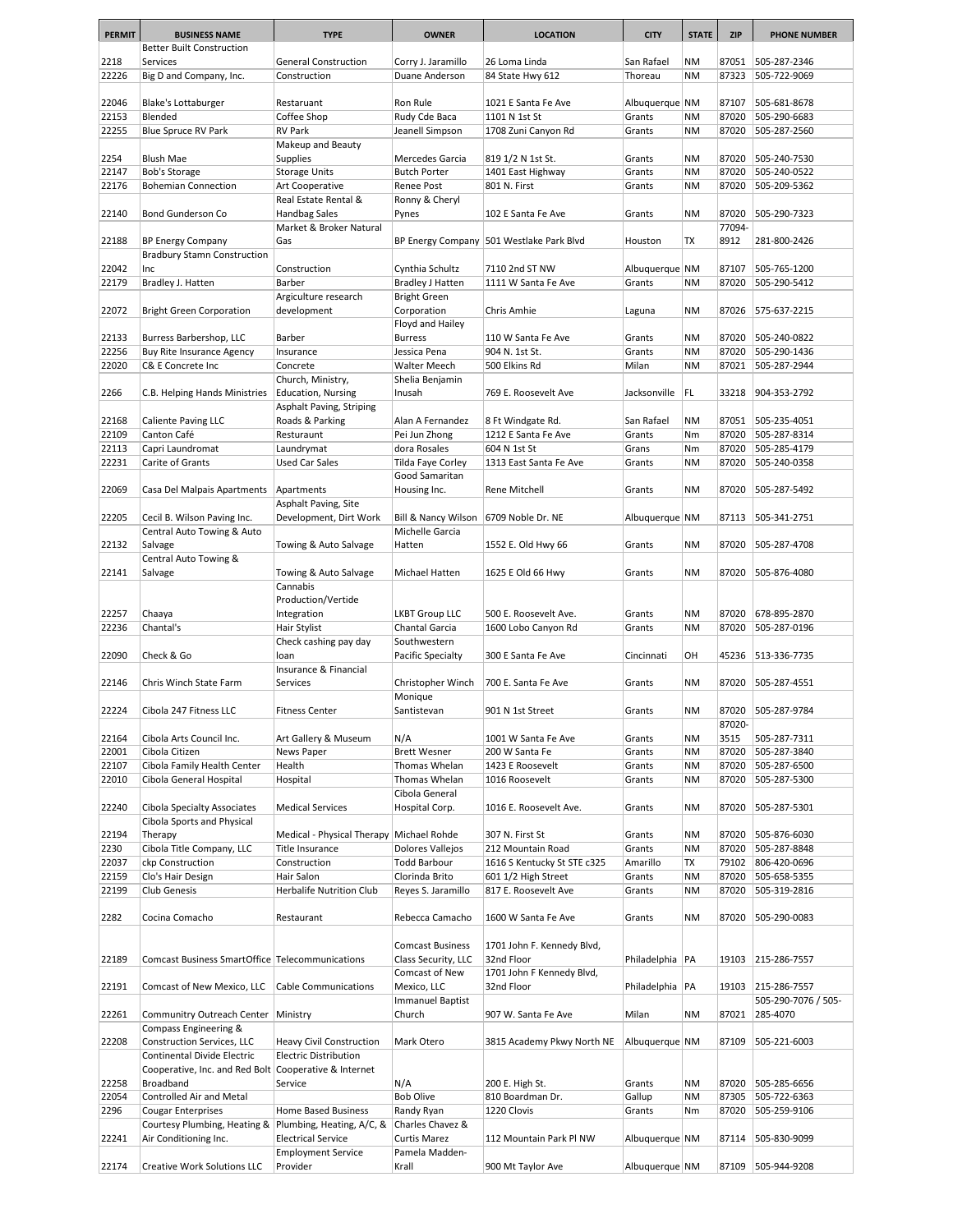| <b>PERMIT</b>  | <b>BUSINESS NAME</b>                                        | <b>TYPE</b>                                    | <b>OWNER</b>                                            | <b>LOCATION</b>                       | <b>CITY</b>      | <b>STATE</b>           | <b>ZIP</b>     | <b>PHONE NUMBER</b>          |
|----------------|-------------------------------------------------------------|------------------------------------------------|---------------------------------------------------------|---------------------------------------|------------------|------------------------|----------------|------------------------------|
|                |                                                             |                                                | <b>Tiger Peak</b>                                       |                                       |                  |                        |                |                              |
|                |                                                             |                                                | Healthcare Holding,                                     |                                       | Grand            |                        |                |                              |
| 2280           | Critical Nurse Staffing, LLC                                | Home Health                                    | LLC                                                     | 1447 E Roosevelt Ave.                 | Junction         | CO                     | 81501          | 877-259-9001                 |
| 2290           | <b>Curtis Tax Service</b>                                   | <b>Income Tax Returns</b>                      | Arlyce Curtis                                           | 800 Gunnison Ave                      | Grants           | <b>NM</b>              | 87020          | 505-287-2531                 |
|                |                                                             |                                                | Pete & Annmarie                                         |                                       |                  |                        |                |                              |
| 2294<br>22011  | Custom Etching & Gifts<br>D&V Seamless Gutters              | Etching and gift shop<br>Gutters Installations | Perez<br>Andrew Valencia                                | 200 W Santa Fe<br>817 Houston Ave     | Grants<br>Grants | <b>NM</b><br><b>NM</b> | 87020<br>87020 | 505-290-4425<br>505-290-7551 |
|                |                                                             |                                                | <b>Thomas Daniel</b>                                    |                                       |                  |                        |                |                              |
| 22124          | Daniel's Barber Shop                                        | Barber                                         | Valenzuela                                              | 1120 W Santa Fe                       | Grants           | <b>NM</b>              | 87020          | 505-290-1758                 |
|                |                                                             |                                                |                                                         |                                       |                  |                        |                |                              |
| 22177          | Daves Auto Paint & Body Shop Auto Paint & Body              |                                                | David Baca                                              | 1307 East Santa Fe Ave                | Grants           | <b>NM</b>              | 87020          | 505-287-5198                 |
| 22080          | David J LaCourt, Ph D                                       | Health                                         | David La Court                                          | 827 E Santa Fe Ave                    | Grants           | <b>NM</b>              | 87020          | 505-328-3109                 |
|                |                                                             |                                                | Don and Erica                                           |                                       |                  |                        |                |                              |
| 22116          | DDA Properties LLC                                          |                                                | Valdez                                                  | 1014 N 2nd Street                     | Grants           | <b>NM</b>              | 87020          | 505-290-9989                 |
|                | De La Riva Enterprises Inc.                                 |                                                |                                                         |                                       |                  |                        |                |                              |
| 2264           | <b>DBA McDonald's</b>                                       | Fast Food Restaurant                           | Martin DelaRiva                                         | 1700 West Santa Fe                    | Gallup           | <b>NM</b>              | 87305          | 505-287-3584                 |
| 2289           | Del Canyon Storage                                          | <b>Storage Rentals</b>                         | Georgia Romero                                          | 2000 Del Norte Blvd                   | Grants           | <b>NM</b>              | 87020          | 505-287-4098                 |
|                |                                                             |                                                |                                                         |                                       |                  |                        |                |                              |
| 22060<br>22234 | Denny's #7434                                               | Resturaunt<br><b>Contractor Construction</b>   | Sunrise Resturaunts   1500 Sidney Dr<br>Daniel Martinez |                                       | Cypress          | CA<br><b>NM</b>        | 90630<br>87020 | 562-425-1402                 |
| 2219           | DFM Concrete Inc.<br>Dialysis Clinic Inc.-Grants            | Dialysis Clinic                                | Dialysis Clinic Inc.                                    | 938 E Santa Fe Ave<br>1213 Bonita     | Grants<br>Grants | <b>NM</b>              | 87020          | 505-328-4883<br>505-285-5200 |
|                |                                                             |                                                |                                                         |                                       |                  |                        |                |                              |
| 2217           | Diamond G, Inc.                                             | Hardware / Livestock Feed Diamond G, Inc.      |                                                         | 225 El Morro Rd                       | Grants           | <b>NM</b>              | 87020          | 505-287-8861                 |
|                | Diversified Improvement                                     |                                                | Vista Mesa Villa,                                       |                                       |                  |                        |                |                              |
| 22274          | Contractors, LLC                                            | <b>General Contractor</b>                      | <b>LLLP</b>                                             | 6208 Canyon Dr.                       | Amarillo         | TX                     | 79109          | 806-349-4621                 |
| 22093          | Dominguez Carpet One                                        | Carpet retail                                  | Elena Dominguez                                         | 1000 Cerrillos Rd                     | Santa Fe         | <b>NM</b>              | 87505          | 505-988-3022                 |
|                |                                                             |                                                |                                                         |                                       |                  |                        |                |                              |
| 22242          | Dominguez Construction Inc.                                 | Construction                                   | Bernie Dominguez                                        | 800 Baker St.                         | Gallup           | <b>NM</b>              | 87301          | 505-863-4535                 |
|                |                                                             |                                                | Pecos Valley Pizza                                      |                                       |                  |                        |                |                              |
| 22071          | Domino's                                                    | Pizza                                          | Inc                                                     |                                       | Allentown        | PA                     | 18106          | 575-637-3030                 |
|                |                                                             | Real Estate Marketing,                         |                                                         |                                       |                  |                        |                |                              |
| 2212           | Doorway Dreams LLC                                          | Sales, Transaction<br>Assistance               | Gabriel K. Gallegos                                     | 1203 E. Santa Fe Ave                  | Grants           | <b>NM</b>              | 87020          | 505-287-4314                 |
| 22139          | Dragonfly Portables                                         | Portable Building Sales                        | Dawnett Brown                                           | 2 Naomi Dr.                           | Grants           | <b>NM</b>              | 87020          | 505-320-8198                 |
|                |                                                             |                                                |                                                         | 1460 N Renaissance Blvd NE,           |                  |                        |                |                              |
| 22228          | Dreamstyle Remodeling LLC                                   | <b>Residential Remodeling</b>                  | Larry A. Chavez                                         | ABQ, NM 87107                         | Albuquerque NM   |                        | 87109          | 505-357-3818                 |
| 2287           | Ducasse Chiropractic Inc.                                   | <b>Chiropractic Services</b>                   | Rose Ducasse                                            | 601 N 1st St                          | Grants           | <b>NM</b>              | 87020          | 505-287-8973                 |
|                |                                                             |                                                |                                                         |                                       | Daylzna          |                        |                |                              |
| 2248           | <b>Duke Contractor Services</b>                             | Insulation & Gutters                           |                                                         | 1415 Broadway NE                      | Beach            | FL.                    | 32114          | 386-304-2222                 |
| 22104          | Dungarvin New Mexico LLC                                    | Health care                                    | <b>Timothy Madden</b>                                   | 825 E Roosevlt Ave                    | Gallup           | nm                     | 87301          | 505-722-2191                 |
| 22121          | Ed Corley Ford                                              | Car Dealership                                 | Stacey M Corley                                         | 1870 W Santa Fe Ave                   | Grants           | <b>NM</b>              | 87020          | 505-285-4695                 |
| 22219          | Eileen's Hair Studio                                        | <b>Cosmetology Services</b>                    | Eileen Earl                                             | 819N. First St.                       | Acoma            | <b>NM</b>              | 87034          | 505-552-7489                 |
|                |                                                             |                                                |                                                         |                                       |                  |                        |                |                              |
| 22023          | El Cafecito                                                 | Restrauant                                     | Larry & Angela Baca 820 E Santa Fe Ave                  |                                       | Grants           | <b>NM</b>              | 87020          | 505-285-6229                 |
| 22259          | El Tijeras Upholstery &<br>Handyman                         | Upholstery & Handyman<br>Services              | Jesus & Rose<br>Alvarado                                | 1309 San Jose Dr.                     | Grants           | <b>NM</b>              | 87020          | 505-240-4485                 |
|                | Elkins Eneterprises dba Elkin                               |                                                |                                                         |                                       |                  |                        |                |                              |
| 22029          | Construction                                                | Construction                                   | Kade Elkins                                             | 1901 E Santa Fe                       | Grants           | <b>NM</b>              | 87020          | 505-238-3264                 |
|                | Elkins Enterprises dba Elkins                               |                                                |                                                         |                                       |                  |                        |                |                              |
| 22027          | Brewery                                                     | <b>Brewery</b>                                 | Kade Elkins                                             | 1901 E Santa Fe                       | Grants           | ΝM                     | 87020          | 505-238-3264                 |
|                | Elkins Enterprises dba                                      |                                                |                                                         |                                       |                  |                        |                |                              |
| 22030          | Lavaland RV                                                 | <b>RV Park</b>                                 | Kade Elkins                                             | 1901 E Santa Fe                       | Grants           | <b>NM</b>              | 87020          | 505-238-3264                 |
|                | Elkins Enterprises dba                                      |                                                |                                                         |                                       |                  |                        |                |                              |
| 22031          | Lavaland RV                                                 | <b>RV Park</b>                                 | Kade Elkins                                             | 1504 E Santa Fe Ave                   | Grants           | ΝM                     | 87020          | 505-238-3264                 |
| 22266          | <b>Elmer's Electrical Service</b>                           | <b>Electrical Work</b>                         | Elmer Griego                                            | 952 El Nido Ct.                       | Milan            | <b>NM</b>              | 87021          | 505-290-7190                 |
|                | <b>Enchanted Peace and</b>                                  |                                                |                                                         |                                       |                  |                        |                |                              |
| 22112          | Wellness Center LLC                                         | Health and wellness                            | <b>Beverly Michael</b>                                  | 921 Lobo Canyon Rd                    | Grants           | <b>NM</b>              | 87020          | 505-980-0886                 |
| 22049<br>22053 | <b>Enchanting Enterprises</b><br><b>Esparza Enterprises</b> |                                                | Richard G. Bailie<br>Antonia Esparza                    | 614 Catalina<br>813 N first st        | Milan<br>Grants  | <b>NM</b><br><b>NM</b> | 87021<br>87020 | 505-290-7085<br>505-240-1819 |
| 22048          | ETIII LLC dba Pizza-9 Grants                                | Restraruant                                    | Susan Taylor                                            | 1109 E Santa Fe                       | Grants           | <b>NM</b>              | 87020          | 505-287-7472                 |
| 22038          | <b>Extreme Measures LLC</b>                                 | Land Surveying Services                        | Vickie Hammon                                           | 2520 South Shore Dr                   | Logan            | <b>NM</b>              | 88426          | 505-870-6901                 |
|                | Falcomata-Hovland Motors                                    |                                                |                                                         |                                       |                  |                        |                |                              |
| 22157          | Inc                                                         | Used Car Sales                                 | Darwin J Hovland                                        | 800 W High St                         | Grants           | <b>NM</b>              | 87020          | 505-287-2320                 |
|                |                                                             |                                                |                                                         |                                       |                  |                        |                |                              |
|                |                                                             |                                                | <b>Family Dollar Stores</b>                             |                                       |                  |                        |                |                              |
| 22019          | Family Dollar #22957                                        | <b>Retail Store</b>                            | of New Mexico Inc.                                      | 698 E Roosevelt                       | Chesapeake   VA  |                        | 23320          | 575-287-7870                 |
|                |                                                             |                                                | Martin                                                  |                                       |                  |                        |                |                              |
|                | Fedko Emergency Physicians                                  |                                                | Fedko/Randy                                             |                                       |                  |                        |                |                              |
| 22148          | of New Mexico,LLC                                           | <b>ER Physician Staffing</b>                   | Anderson                                                | 22029 N 51st St                       | Phoenix          | AZ                     | 85054          | 605-759-7785                 |
| 22086          | Ferrellgas                                                  |                                                | Alfonso Ortiz                                           | 703 Old Zuni Rd                       | Gallup           | <b>NM</b>              | 87301          | 505-863-4701                 |
|                | Fire & Ice Nutrition and                                    | Nutrition and Fitness                          |                                                         |                                       |                  |                        |                |                              |
| 22186          | Fitness                                                     | Services                                       |                                                         | Marcel Mandagaran 1600 Lobo Canyon Rd | Grants           | NM                     | 87020          | 505-240-4533                 |
| 22028          | First Babylon Inc dba Quality                               | hotel                                          |                                                         | 1496 E Santa Fe                       |                  | <b>NM</b>              | 87020          |                              |
|                | Inn<br>First Presbyterian Church of                         |                                                | Kade Elkins<br>First Presbyterian                       |                                       | Grants           |                        | 87020-         | 505-238-3264                 |
| 22181          | Grants                                                      | Religious Services                             | Church of Grants                                        | 400 Nimitz Dr                         | Grants           | <b>NM</b>              | 0396           | 505-287-4841                 |
| 22137          | Fletcher Aero Technologies                                  | Aerial Photography                             | Matthew Fletcher                                        | 2 West St.                            | Milan            | <b>NM</b>              | 87021          | 505-240-1561                 |
|                |                                                             |                                                |                                                         |                                       |                  |                        |                |                              |
| 22260          | Florence Corley Agency                                      | Insurance, Life - Health                       | Florence M. Corley                                      | 613 N. 1st St                         | Grants           | <b>NM</b>              | 87020          | 505-290-5031                 |
| 2247           | Footprints of Life                                          | Chile Care Center                              | Footprints of Life                                      | 713 Peek St.                          | Farmington       | <b>NM</b>              | 87401          | 505-977-1324                 |
|                | Four Corners Health Care                                    |                                                |                                                         |                                       |                  |                        |                |                              |
| 2257           | Corp                                                        | Home Healthcare                                | Travis Shumway                                          | 1109 Mesa Blvd Suite C&D              | Blanding         | UT                     | 84511          | 435-678-2194                 |
| 22008          | <b>Freemans Finest</b>                                      | <b>General Construction</b>                    | Earl Freeman                                            | 1236 Peyton Rd                        | Grants           | <b>NM</b>              | 87020          | 505-866-0744                 |
| 22128          | From Coils To Clouds                                        | Vape Shop                                      | Jimmy Witt                                              | 413 N 1st St                          | Grants           | <b>NM</b>              | 87020          | 505-285-7920                 |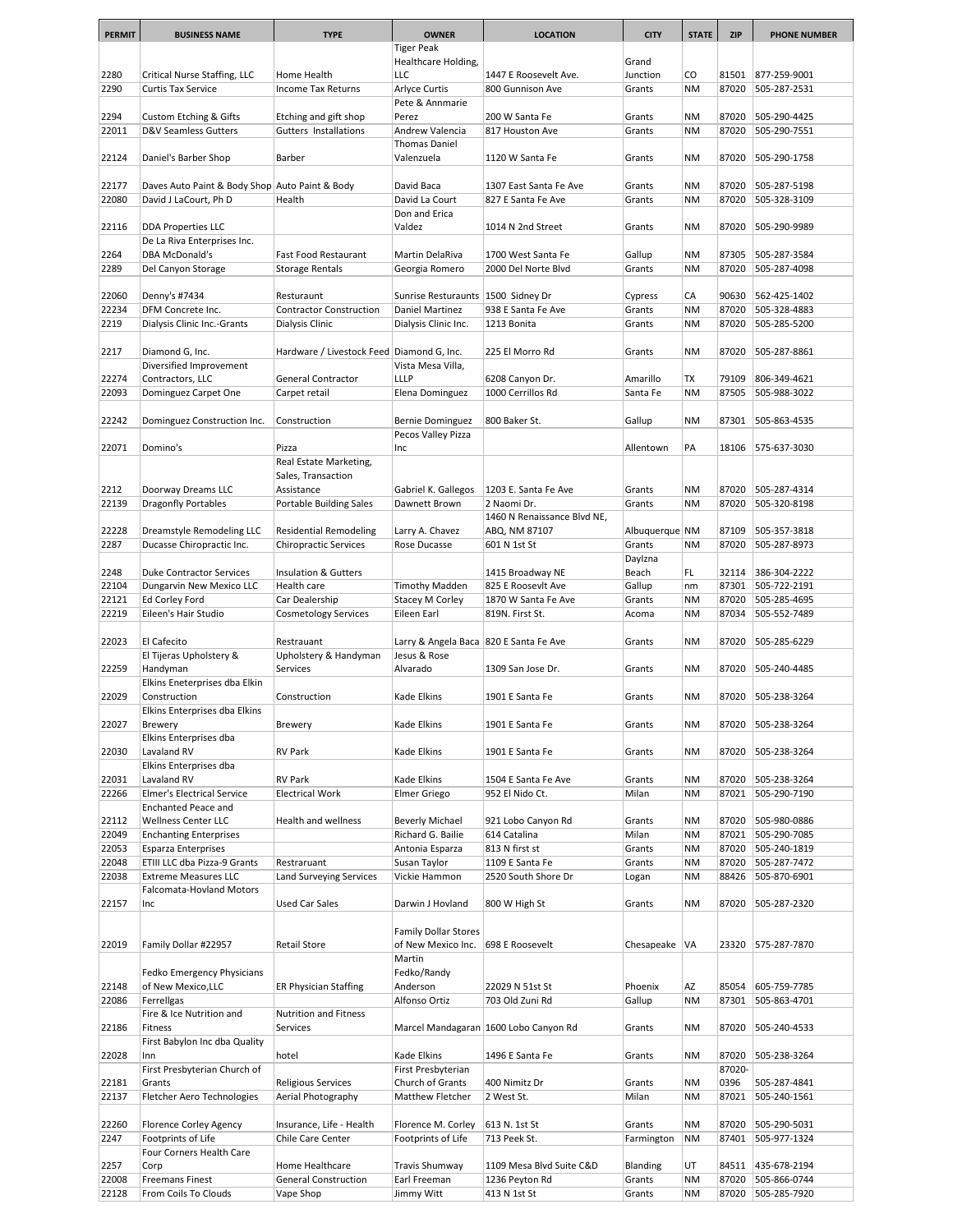| <b>PERMIT</b>  | <b>BUSINESS NAME</b>                                                | <b>TYPE</b>                            | <b>OWNER</b>                            | <b>LOCATION</b>                                     | <b>CITY</b>        | <b>STATE</b>           | <b>ZIP</b>     | <b>PHONE NUMBER</b>          |
|----------------|---------------------------------------------------------------------|----------------------------------------|-----------------------------------------|-----------------------------------------------------|--------------------|------------------------|----------------|------------------------------|
| 2297           | Funiture Zone Inc.                                                  | <b>Furniture Store</b>                 | Debrah Kemp                             | 20 E Santa Fe Ave                                   | Grants             | ΝM                     | 87020          | 505-287-3696                 |
| 22144          | Glamour Girl                                                        | <b>Clothing Store</b>                  | Benigna French                          | 815 N First                                         | Grants             | <b>NM</b>              | 87020          | 505-287-0420                 |
| 22095          | GND Fuel dba 87 Chevron                                             | Gas Station                            | Ravneet Sandher                         | 1601 E Santa Fe Ane                                 | Grants             | ΝM                     | 87020          | 606-287-0002                 |
|                | GND Hotel Corp dba Best                                             |                                        |                                         |                                                     |                    |                        |                |                              |
| 22077          | Western                                                             | Hotel                                  | Ravneet Sandhu                          | Ravneet Sandhu                                      | Grants             | <b>NM</b>              | 87020          | 505-287-0002                 |
|                | GND Motels Corp DBA Sure                                            |                                        |                                         |                                                     |                    |                        |                |                              |
| 22032          | Stay                                                                | Hotel                                  | Ravneet Sandhee                         | 1608 E Santa Fe                                     | Grants             | <b>NM</b>              | 87020          | 505-287-0002                 |
|                |                                                                     | Cabinets Maker/Wood                    | Luis A Sierra-                          |                                                     |                    |                        |                |                              |
| 221            | Gonzalez Woodwork                                                   | Working                                | Valenzuela                              | 410 E. Santa Fe Ave                                 | Grants             | <b>NM</b>              | 87020          | 505-287-4946                 |
|                |                                                                     | Gas Station &                          | Good 2 Go Stores                        |                                                     |                    |                        |                |                              |
| 2285           | Good 2 Go Store #310                                                | Convenience Store                      | LLC                                     | 1600 E Santa Fe Ave                                 | <b>Idaho Falls</b> | ID                     | 83405          | 208-535-5920                 |
|                |                                                                     | Gas Station &                          | Good 2 Go Stores                        |                                                     |                    |                        |                |                              |
| 2284           | Good 2 Go Store #312                                                | Convenience Store                      | LLC                                     | 1201 W Santa Fe Ave                                 | <b>Idaho Falls</b> | ID                     | 83405          | 208-535-5920                 |
| 22063          | Grants 1505 LLC                                                     |                                        | Yohashkumar                             | 1505 E Santa Fe Ave                                 | Grants             | <b>NM</b>              | 87020          | 505-285-4607                 |
| 2210           | Grants Auto Sales Inc.                                              | Used Car Sales                         | Carlos Ramirez                          | 1434 W. Santa Fe Ave                                | Grants             | <b>NM</b>              | 87020          | 505-287-3370                 |
|                |                                                                     |                                        | Grants Church of                        |                                                     |                    |                        |                |                              |
| 22158          | Grants Church of Christ                                             | Religious Services                     | Christ                                  | 920 N First Street                                  | Grants             | ΝM                     | 87020          | 505-287-3831                 |
|                |                                                                     | Tire Sales, Auto Repair, Oil           |                                         |                                                     |                    |                        |                |                              |
| 2256           | Grants Delta Tire, LLC                                              | <b>Change Services</b>                 | <b>Tannin Cash</b>                      | 833 E. Santa Fe Ave                                 | Grants             | <b>NM</b>              | 87020          | 505-287-7946                 |
|                |                                                                     |                                        | <b>Grants Family</b>                    |                                                     |                    |                        |                |                              |
| 22184          | <b>Grants Family Counseling</b>                                     | Mental Health Counseling               | <b>Health Center</b>                    | 1040 Sakelares Blvd                                 | Grants             | <b>NM</b>              | 87020          | 505-876-1890                 |
|                |                                                                     |                                        | Presbuterian                            |                                                     |                    |                        |                |                              |
| 22123          | Grants Family Health Center                                         | <b>Medical Center</b>                  | Medical                                 | 1217 Bonita St                                      | Grants             | <b>NM</b>              | 87020          | 505-287-2950                 |
| 2237           | Grants IT Services, LLC                                             | Mobile Computer Repair                 | Daniel Rogers<br>JoAnne Martinez        | 14 W. Otero                                         | Grants             | <b>NM</b>              | 87020          | 505-285-8202                 |
| 22227<br>22061 | <b>Grants Mainstreet Project</b><br><b>Grants Plumbing Services</b> | <b>Mainstreet Projects</b><br>Plumbing | Alfred J Gallegos                       | 523 W. Santa Fe Ave<br>2194 NM Hwy 665              | Grants<br>Grants   | <b>NM</b><br><b>NM</b> | 87020<br>87020 | 505-658-2450<br>505-290-1870 |
|                |                                                                     |                                        |                                         |                                                     |                    |                        |                |                              |
| 22097          | Grants Saftey Lane                                                  |                                        | Richard M Gallegos   807 E Santa Fe Ave |                                                     | Grants             | <b>NM</b>              | 87020          | 505-287-3445                 |
|                |                                                                     |                                        |                                         |                                                     |                    |                        |                |                              |
| 22025          | <b>Grants Self Storage</b>                                          | <b>Storage Units</b>                   |                                         | Christopher Sanchez Lobo Canyon & Bonita Ave        | Grants             | ΝM                     | 87020          | 505-287-2074                 |
|                |                                                                     |                                        |                                         |                                                     |                    |                        |                |                              |
|                | Grants Seventh-day Adventist                                        |                                        | <b>Texico Conference</b>                |                                                     |                    |                        |                |                              |
| 22243          | Church                                                              | <b>Church Services</b>                 | Association                             | 701 E. Sage Ave                                     | Corrales           | <b>NM</b>              | 87048          | 505-244-1611                 |
|                | Grants/Cibola County                                                |                                        | Chamber of                              |                                                     |                    |                        |                |                              |
| 22230          | Chamber of Commerce                                                 | <b>Assist Small Businesses</b>         | Commerce                                | 100 Iron St.                                        | Grants             | <b>NM</b>              | 87020          | 505-287-4802                 |
|                |                                                                     | Medical Grow &                         |                                         |                                                     |                    |                        |                |                              |
| 22225          | Grass Roots                                                         | Dispensary                             | Erik Garcia                             | 1005 Mesa Blvd                                      | Grants             | <b>NM</b>              | 87020          | 505-287-9717                 |
|                |                                                                     |                                        | Lionel and Vanessa                      |                                                     |                    |                        |                |                              |
| 2292           | Gray Inc. dba The Flower Shop Flower Shop                           |                                        | Gray                                    | 1013 1st St                                         | Grants             | <b>NM</b>              | 87020          | 505-287-3121                 |
|                |                                                                     |                                        | Juan & Anthony                          |                                                     |                    |                        |                |                              |
| 22050          | Grijalvas Custom Woodshop                                           | wood shop                              | Grijalvas                               | 701 N 1st                                           | Grants             | ΝM                     | 87020          | 505-285-6213                 |
| 2269           | Guardian Angel Daycare                                              | Home Based Daycare                     | Margie Gabaldon                         | 416 Jensen St.                                      | Grants             | <b>NM</b>              | 87020          | 505-287-3553                 |
| 22267          | Hair Tavern                                                         | Salon & Spa                            | Crystal Gutierrez                       | 201 W. Santa Fe Ave, Suite D                        | San Rafael         | ΝM                     | 87051          | 505-285-8179                 |
|                |                                                                     |                                        |                                         |                                                     |                    |                        |                |                              |
| 22016          | <b>Haltom Orthodontics</b>                                          | Dentist                                | Darren Haltom                           | 1209 Bonita                                         | Albuquerque NM     |                        | 87111          | 505-285-3443                 |
| 2226           | Hanna & Son Plumbing                                                | <b>Plumbing Service</b>                | George V.Hanna                          | 1217 Franciscan Ave.                                | Grants             | <b>NM</b>              | 87020          | 505-225-6029                 |
|                |                                                                     |                                        |                                         |                                                     |                    |                        |                |                              |
| 2278           | Health Spa                                                          | Massage                                | Yan Bai                                 | 116 E High St                                       | Albuquerque NM     |                        | 87110          | 408-310-2366                 |
|                |                                                                     |                                        |                                         | 5400 S 122nd Ave Tulsa Ok                           |                    |                        |                |                              |
| 22003          | Hilti Inc.                                                          | <b>Sales Construction Tools</b>        | Martina Mc Ishac                        | 74146                                               | Tulsa              | OK                     | 74121          | 918-872-3290                 |
| 22126          | Hinkley Signs LLC<br><b>Holiday Nursery</b>                         | Sign Sales & Service                   | C. Jay Hinkley                          | 403 Bortot Dr.                                      | Galup              | ΝM                     | 87301          | 505-722-2341                 |
| 2235           |                                                                     | Landscaping Services                   | John Killgore                           | 224 S. Valey View Rd                                | Gallup             | ΝM                     | 87301          | 505-863-5791                 |
| 22275          | Horizon Properties LTD                                              | Real Estate                            | Cheryl & Ronny<br>Pynes                 | 67 Camino de Mirabal                                | Grants             | <b>NM</b>              | 87020          | 505-290-7326                 |
| 22119          | Hot Spot                                                            | forest fires                           | Gabriel sanchez                         | 1501 n 3RD St                                       | Grants             | Nm                     | 87020          | 505-290-0286                 |
|                |                                                                     | Flea Market / Space                    |                                         |                                                     |                    |                        |                |                              |
| 22218          | Indoor Flea Market                                                  | Rentals                                | Raymond Savedra                         | 400 N. 1st St                                       | Grants             | NM                     | 87020          | 505-287-0771                 |
|                |                                                                     |                                        |                                         |                                                     |                    |                        |                |                              |
|                | Interior Logic Group Property                                       | Floor Covering Sales &                 | Grant G. Ebright,                       |                                                     |                    |                        |                |                              |
| 22235          | Services - Criterion Supply Inc                                     | Installation                           | President                               | 2604 Princeton Dr NE, STE A                         | Milwaukie          | OR                     | 97222          | 505-654-0206                 |
|                |                                                                     |                                        | Michelle Garcia                         |                                                     |                    |                        |                |                              |
| 22131          | Interstate towing LLC                                               | <b>Towing Company</b>                  | Hatten                                  | 1552 E. Old Hwy 66                                  | Grants             | <b>NM</b>              | 87020          | 505-285-6700                 |
|                |                                                                     | Full Service Solar                     |                                         |                                                     |                    |                        |                |                              |
| 22155          | Ion Developer LLC                                                   | Contractor                             | David Rasmussen                         | 4801 N University Ave Ste 900                       | Provo              | UT                     | 87020          | 1-888-781-7074               |
| 22106          | J & J Lock Key & Safe                                               | lock key and safe                      | Joy G DeBerry                           | 600 E Roosevelt                                     | Grans              | Nm                     | 87020          | 505-285-6313                 |
|                |                                                                     | Roofing and Building                   |                                         |                                                     | <b>Bosque</b>      |                        |                |                              |
| 22017          | J3 Sysyems LLC                                                      | Envelope                               | Jeremy Utash                            | 145 Bosque Farms Blvd                               | Farms              | ΝM                     | 87068          | 505-869-2629                 |
| 22089          | Ja Ranbelt LLC                                                      | Mexican snacks                         | Angelica Bletran                        | 1204 W Santa Fe Ave                                 | Grants             | <b>NM</b>              | 87020          | 505-290-7738                 |
|                |                                                                     |                                        | Jafra Cosmetics                         |                                                     | Westlake           |                        |                |                              |
| 22268          | Jafra Cosmetics International                                       | Skin Care Beauty Products              | International Inc                       | 2451 Townsgate Rd                                   | Village            | СA                     | 91361          | 805-449-3190                 |
|                | Jake's Custom Paint & Body,                                         |                                        | Jacob & Debi                            |                                                     |                    |                        |                |                              |
| 22202          | LLC                                                                 | Auto Collision Repair                  | Gomez                                   | 709 E. Santa Fe Ave                                 | Grants             | ΝM                     | 87020          | 505-287-8448                 |
|                |                                                                     | Repair Walk-In Coolers &               |                                         |                                                     |                    |                        |                |                              |
| 2277           | JDS Stamps & Appliance                                              | Freezers                               | David Williamson                        | 903 W Santa Fe Ave                                  | Grants             | ΝM                     | 87020          | 505-287-8664                 |
|                |                                                                     |                                        |                                         |                                                     |                    |                        |                |                              |
| 22004          | <b>JDW Services</b>                                                 | Electrical Troubleshooting Jim Ward    |                                         | 1220 Georgiana Ave                                  | Grants             | ΝM                     | 87020          | 505-290-1713                 |
| 2299           | Jennies Pet Grooming                                                | Pet Grooming                           | Norene Canada                           | 304 W Santa Fe Ave                                  | Grants             | <b>NM</b>              | 87020          | 505-285-6311                 |
| 22264          | Jenny's                                                             | Retail                                 | Jenny Sprunk                            | 1100 W Santa Fe Ave.                                | Grants             | ΝM                     | 87020          | 505-285-6478                 |
|                |                                                                     |                                        |                                         |                                                     |                    |                        |                |                              |
|                |                                                                     | Fitness Center, Hair Salon,            |                                         |                                                     |                    |                        |                |                              |
| 22244          | JHM Inc.                                                            | Spa & Phone Service                    | Joe Mandagaran                          | 1600 Lobo Canyon Rd.                                | Grants             | <b>NM</b>              | 87020          | 505-287-2462                 |
| 2250           | Johnson Controls Fire<br>Protection LP                              | Fire Protection                        | <b>Tracy Long</b>                       | 5500 Midway Park Place NE,<br>Albuquerque, NM 87109 | Boca Raton         | FL                     | 33431          | 561-912-6108                 |
| 22108          | Journi Jo's Boutique                                                | Boutique                               | Rita Salazar                            | 201 W Santa Fe Ave                                  | Grants             | <b>NM</b>              | 87020          | 505-285-8039                 |
|                |                                                                     |                                        |                                         |                                                     |                    |                        |                |                              |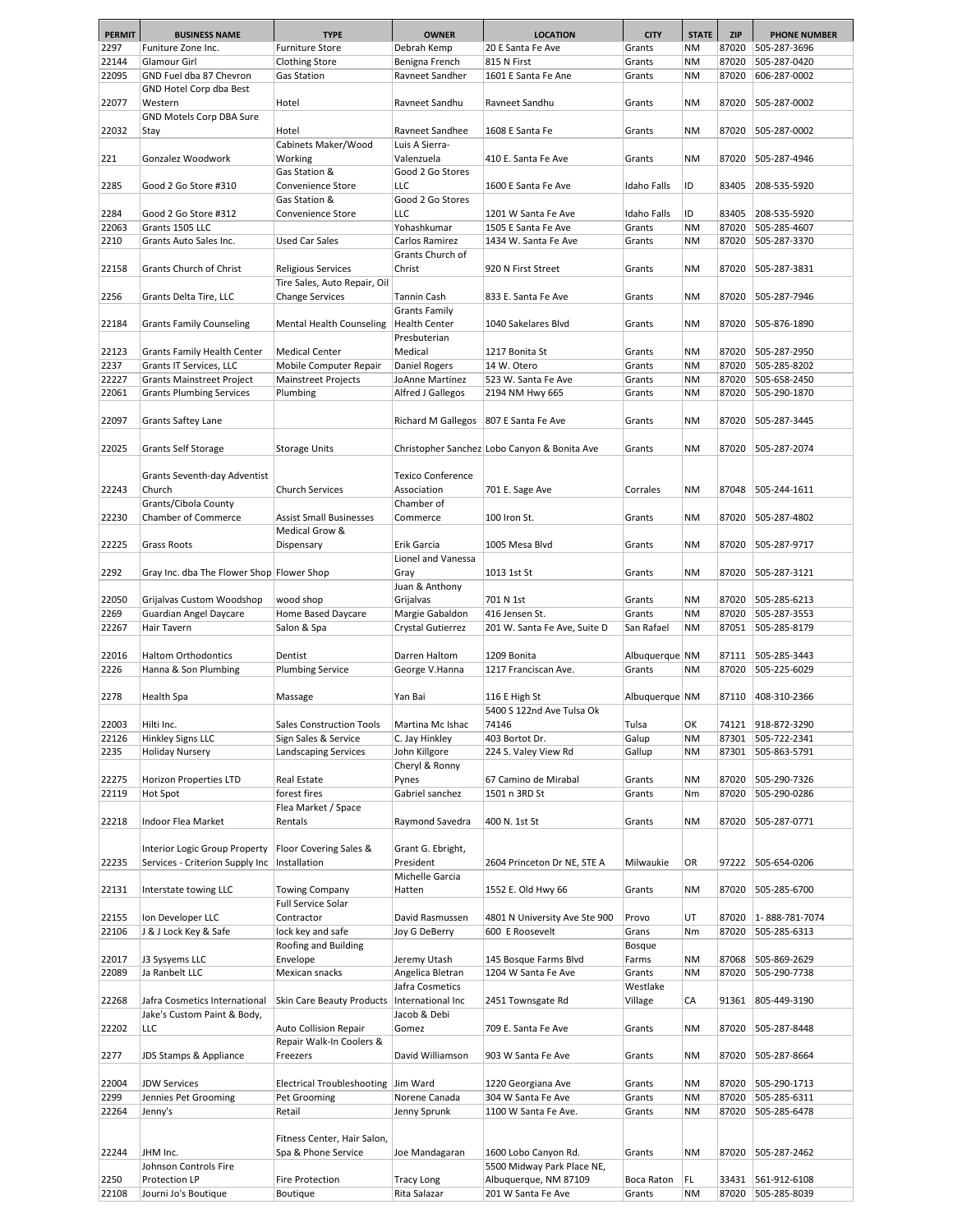| <b>PERMIT</b> | <b>BUSINESS NAME</b>                    | <b>TYPE</b>                           | <b>OWNER</b>             | <b>LOCATION</b>                                  | <b>CITY</b>    | <b>STATE</b> | <b>ZIP</b> | <b>PHONE NUMBER</b> |
|---------------|-----------------------------------------|---------------------------------------|--------------------------|--------------------------------------------------|----------------|--------------|------------|---------------------|
| 22201         | Junkyard on 66 Brewery                  | Brewery / Pub                         | Henry D. Lackey          | 1634 E. Hwy 66                                   | Grants         | <b>NM</b>    | 87020      | 505-285-5000        |
| 22134         | Karen's Kids Daycare                    | Home Based Daycare                    | Karen Marez              | 1217 Seville Loop                                | Grants         | <b>NM</b>    | 87020      | 505-290-0255        |
| 22161         | <b>KD Radio</b>                         | Radio Station                         | Derek Underhill          | 733 E. Roosevelt Ave.                            | Grants         | <b>NM</b>    | 87020      | 505-285-5598        |
|               | Kenneth Brown Photography               |                                       |                          |                                                  |                |              |            |                     |
| 225           | DBA KB Photo NM LLC                     | Photography                           | Kenneth Brown            | 721 W. Santa Fe                                  | Grants         | <b>NM</b>    | 87020      | 505-285-7592        |
| 22127         | Kenneth L Abraham DDS                   | Dentistry                             | Kenneth Abraham          | 901 E Roosevelt Ave                              | Grants         | <b>NM</b>    | 87020      | 505-285-4444        |
|               | Kentucky Fried Chicken-CBR              |                                       |                          |                                                  |                |              |            |                     |
| 2258          | Grants, Inc.                            | Fast Food Restaurant                  | Rudy Garcia              | 1800 W Santa Fe Ave                              | Gallup         | <b>NM</b>    | 87301      | 505-863-3155        |
| 22091         | Kurlz Kutz & Kolorz                     | Hair salon                            | Merle Aranda             | 660 E High St                                    | Grants         | <b>NM</b>    | 87020      | 505-290-7711        |
| 22074         | La Vida Felicidad. Inc.                 | Counseling                            | Adria Duran              | Adria Duran                                      | Los Lunas      | <b>NM</b>    | 87031      | 505-865-4651        |
| 22263         | Lange Insurance Agency                  | Insurance                             | Kathy H. Lange           | 300 N. 1st St                                    | Grants         | <b>NM</b>    | 87020      | 505-285-6063        |
| 22078         | Lava Flow Hostel                        | Hostel                                | Ross Templeton           | 320 Jefferson                                    | Grants         | <b>NM</b>    | 87020      | 608-352-0599        |
|               | Law Offices of Kevin Martinez,          |                                       |                          |                                                  |                |              |            |                     |
| 22182         | LLC                                     | Lawyer                                | Kevin Martinez           | 310 W. High St.                                  | Grants         | <b>NM</b>    | 87020      | 505-244-3225        |
|               | Lee's Plumbing and Drain                |                                       |                          |                                                  |                |              |            |                     |
| 22087         | Cleaning                                | Plumbing                              | Lee M Cucciardi          | 1301 North Second street                         | Grants         | <b>NM</b>    | 87020      | 505-287-5407        |
|               |                                         |                                       | QC Financial             |                                                  |                |              |            |                     |
| 22024         | <b>Lend Nation</b>                      | <b>Financial Services</b>             | Services INC>            | 214 E Santa Fe Ave<br>920 Lobo Canyon Rd, Suites | Lenexa         | ΚS           | 66214      | 913-234-5059        |
| 2276          | Lincare Inc.                            | Home Respiratory Therapy Lincare Inc. |                          | 1&2                                              | Clearwater     | FL           | 33758      | 727-530-7700        |
|               |                                         |                                       |                          |                                                  |                |              |            |                     |
| 2220          | Living Hope Church                      | Church/Religious Services             | Pastor Ben Cabrera       | 1100 Franciscan Ave                              | Grants         | <b>NM</b>    | 87020      | 505-290-3059        |
| 2242          | Livingston Hearing Aid Center           | <b>Hearing Aids</b>                   | Richard Davila II        | 617 First St                                     | Grants         | <b>NM</b>    | 87020      | 806-799-8950        |
|               | Lobo Canyon Grooming and                |                                       |                          |                                                  |                |              |            |                     |
| 22183         | Boarding                                | Pet Grooming & Boarding               | <b>Chantelle Morlang</b> | 1212 Lobo Canyon Road                            | Grants         | <b>NM</b>    | 87020      | 505-388-3806        |
|               |                                         | Sales of Guns, Ammo,                  |                          |                                                  |                |              |            |                     |
| 2249          | Loeffler's Guns Etc.                    | Hunting equip., etc.                  |                          | 825 W. Santa Fe Ave                              | Grants         | <b>NM</b>    | 87020      | 505-287-4003        |
|               | Longhorn Construction                   |                                       |                          |                                                  |                |              |            |                     |
| 22136         | Service, Inc.                           | General Contractor                    | Samuel D. Romero         | 9208 Lona Lane                                   | Grants         | <b>NM</b>    | 87111      | 505-858-1360        |
| 2274          | Lopez Appliance Repair                  | Appliance Repair                      | Javier S. Lopez          | 720 Jefferson Ave                                | Grants         | <b>NM</b>    | 87020      | 505-876-1872        |
|               |                                         |                                       |                          |                                                  |                |              |            |                     |
|               |                                         |                                       | Lonnel M. Sandoval-      |                                                  |                |              |            |                     |
| 22222         | Loyal Sevice Agency, Inc.               | Home Health                           | Asebedo                  | 103 Goltz Dr                                     | Grants         | <b>NM</b>    | 87020      | 505-285-2966        |
| 22276         | Lu's Childcare                          | <b>Childcare Services</b>             | Lucia Francis            | 605 Inwood Ave.                                  | Grants         | <b>NM</b>    | 87020      | 505-287-0256        |
|               | M& G Carwash - Gray                     |                                       |                          |                                                  |                |              |            |                     |
| 22064         | Enterprises                             | Car Wash                              | Lional & Vanessa         | Lionel                                           | Grants         | <b>NM</b>    | 87020      | 505-290-7999        |
|               | M& G Carwash - Gray                     |                                       |                          |                                                  |                |              |            |                     |
| 22065         | Enterprises                             | Car Wash                              | Lionel & Vanessa         | Lionel                                           | Grants         | <b>NM</b>    | 87020      | 505-290-7999        |
|               | M& G Carwash - Gray                     |                                       |                          |                                                  |                |              |            |                     |
| 22066         | Enterprises                             | Car Wash                              | Lionel & Vanessa         | Lionel                                           | Grants         | <b>NM</b>    | 87020      | 505-290-7999        |
| 22170         | <b>MAG Electric LLC</b>                 | <b>Electrical Services</b>            | Anthony Garduno          | 901 E High St.                                   | Grants         | <b>NM</b>    | 87020      | 505-287-3304        |
| 22138         | Mane Attitude Salon                     | Cosmetology Services                  | Monica Abeyta            | 333 Nimitz Dr.                                   | Grants         | <b>NM</b>    | 87020      | 505-658-5656        |
| 22233         | Manny's on 66 Service                   | Appliance Repair                      | Manuel Vasquez           | 416 E. Santa Fe Ave                              | Grants         | <b>NM</b>    | 87020      | 505-290-7113        |
|               |                                         |                                       |                          | 1313 East Santa Fe Ave                           |                |              |            |                     |
| 22156         | <b>McArthur Apartments</b>              | Property Rental                       | Eddie B. Corley Sr.      |                                                  | Grants         | <b>NM</b>    | 87020      | 505-287-4300        |
| 22099         | Mechanical Systems, Inc.                | Mechanical                            | Anthony Franklin         | 420 Martinez In NE                               | Albuquerque NM |              | 87107      | 505-345-0947        |
|               | Melinda Montero Farmers                 |                                       |                          |                                                  |                |              |            |                     |
| 22021         | Insurance                               | Insurance                             | Melinda Salazar          | 425 N 1st St                                     | Grants         | <b>NM</b>    |            | 87020 505-287-9449  |
|               | Mercy and Grace Church of               |                                       |                          |                                                  |                |              |            |                     |
| 22045         | God                                     | Church Non Profit                     | Church of God            | 222 East Monroe Ave                              | Grants         | <b>NM</b>    | 87020      | 505-280-7787        |
| 2231          | <b>MJL Realty</b>                       | Real Estate                           | Marcia A. Leyba          | 408 W Roosevelt Ave                              | Grants         | <b>NM</b>    | 87020      | 505-287-4985        |
|               |                                         | Haircuts, Coloring,                   |                          |                                                  |                |              |            |                     |
| 22130         | MMG Barbershop & Salon                  | Waxing, Tanning                       | Melinda Garcia           | 1111 West Santa Fe Ave                           | Grants         | <b>NM</b>    | 87020      | 505-290-1277        |
| 22118         | Monica Rose Styles                      | cosmetology                           | Monica Lopez             | 1600 Lobo Canyon Rd                              | Milan          | <b>NM</b>    | 87021      | 505-285-7925        |
|               |                                         |                                       | Matthew                  |                                                  |                |              |            |                     |
|               | Mount Taylor Medical Supply             | Sales/Rent Medical                    | Munson&Rachele           |                                                  |                |              |            |                     |
| 2270          | Inc.                                    | Equipment                             | Cooper-Martinez          | 1023 E. High Street                              | Grants         | <b>NM</b>    | 87020      | 505-285-6934        |
|               |                                         |                                       |                          |                                                  |                |              |            |                     |
| 22000         | MT. Taylor Coffee CO.                   | Coffee                                | Jonathan Archibald       | 201 Central Ave.                                 | Grants         | <b>NM</b>    | 87020      | 505-240-2345        |
|               |                                         |                                       |                          |                                                  |                |              |            |                     |
|               | Mt. Taylor Federal Credit               |                                       | Mt. Taylor Federal       |                                                  |                |              |            |                     |
| 2291          | Union                                   | Savings & Loan                        | Credit Union             | 1003 N. First St                                 | Milan          | <b>NM</b>    |            | 87021 505-287-7551  |
|               | <b>MWNMCAP Grants early</b>             |                                       |                          |                                                  |                |              |            |                     |
| 22115         | childhood education center              | school                                | <b>MWNMCAP</b>           | 246 Moutain Rd                                   | Los Lunas      | <b>NM</b>    | 87031      | 505-357-1760        |
| 22210         | Nails by Jeannie                        | Manicures                             | Norma J. Ramirez         | 601 1/2 High St.                                 | Grants         | <b>NM</b>    | 87020      | 505-235-9466        |
| 22232         | Nancy's Floor Coverings &<br>Appliances | Appliances & Flooring                 | Nancy Torrez             | 1001 N. 1st St                                   | Grants         | ΝM           | 87020      | 505-287-4007        |
|               |                                         |                                       |                          | 6821 Academy Parkway West                        |                |              |            |                     |
| 22105         | National Roofing C Inc                  | roofing                               | Thomas Johns             | <b>NE</b>                                        | Albuquerque NM |              | 87109      | 505-883-3000        |
|               | New Life Assembly of God                |                                       | Central Latin            |                                                  |                |              |            |                     |
| 2298          | Church                                  | Church                                | American                 | 218 Washington Ave                               | Grants         | ΝM           | 87020      | 505-287-2510        |
|               | New Mexico Credit                       |                                       |                          |                                                  |                |              |            |                     |
| 2225          | Corporation                             | Consumer Loans                        | <b>Stacy Pledger</b>     | 721 E. Roosevelt Ave                             | Timpson        | TX           | 75975      | (936) 254-1900      |
|               |                                         |                                       | New Mexico New           |                                                  |                |              |            |                     |
|               | New Mexico Gas Company,                 |                                       | Mexico Gas               |                                                  |                |              | 87199-     |                     |
| 22175         | Inc.                                    | Natural Gas Utility                   | Company, Inc.            | 990 Sakelares Blvd                               | Albuquerque NM |              | 7500       | 888-664-2726        |
|               |                                         |                                       | Community Loans          |                                                  |                |              |            |                     |
| 22052         | New Mexico Title Loans Inc.             | <b>Title Loans</b>                    | of America Inc.          | 105 W Santa Fe Ave                               | Atlanta        | GА           | 30350      | 770-325-4257        |
|               |                                         | Hair Stylist, Colors, Perms,          |                          |                                                  |                |              |            |                     |
| 2223          | Nu You                                  | Haircuts                              | Claudia Garcia           | 824 North First St.                              | San Fidel      | <b>NM</b>    | 87049      | 505-240-3917        |
| 223           | Nu You Hair Salon                       | Hair, Nails and Tanning               | Delma Lamar              | 824 1st Str.                                     | Milan          | <b>NM</b>    | 87021      | 505-287-2553        |
|               |                                         |                                       | Mitchell Wayne           |                                                  |                |              |            |                     |
| 22207         | Old Bear Photo, LLC                     | Online Photography Sales              | Knapton                  | 100 Hackberry Ct                                 | Grants         | <b>NM</b>    | 87020      | 505-290-6145        |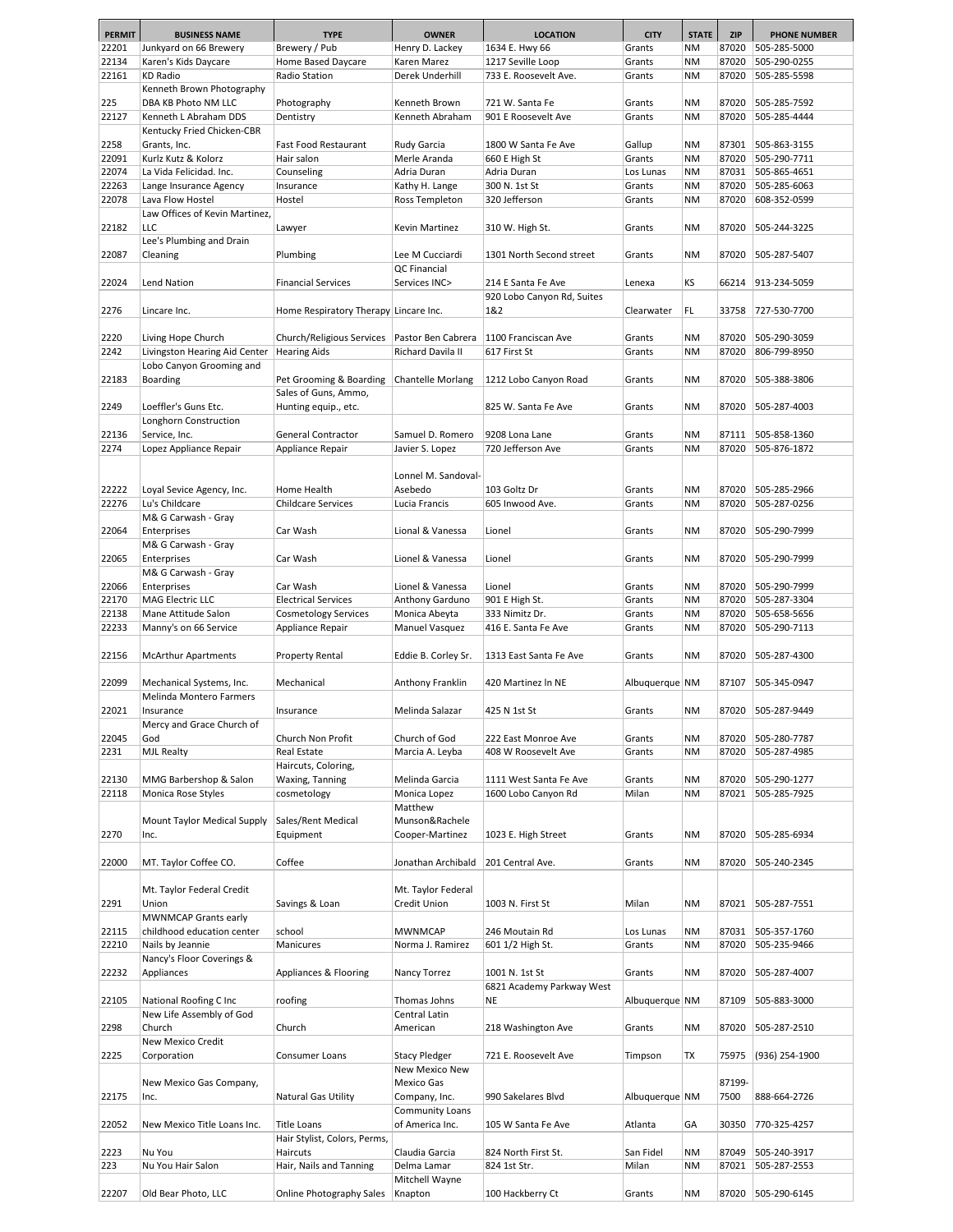| <b>PERMIT</b>  | <b>BUSINESS NAME</b>                                         | <b>TYPE</b>                                | <b>OWNER</b>                         | <b>LOCATION</b>                                     | <b>CITY</b>        | <b>STATE</b>           | <b>ZIP</b>     | <b>PHONE NUMBER</b>          |
|----------------|--------------------------------------------------------------|--------------------------------------------|--------------------------------------|-----------------------------------------------------|--------------------|------------------------|----------------|------------------------------|
|                |                                                              |                                            |                                      |                                                     |                    |                        |                |                              |
|                |                                                              |                                            | O'Reilly Automative                  |                                                     |                    |                        |                |                              |
| 2251           | O'Reilly Auto Parts #2722                                    | Retail & Wholesale Sales                   | Stores Inc.                          | 112 E Santa Fe Ave                                  | Springfield        | <b>MO</b>              | 65801          | 417-862-2674 X4683           |
|                |                                                              | Auto Salvage Yard/Used                     |                                      |                                                     |                    |                        |                |                              |
| 22200<br>22145 | Oscar's LLC<br><b>Outcast Barbershop</b>                     | Car Sales<br>Barbering                     | Henry D. Lackey<br>David Tafoya      | 1634 E. Hwy 66<br>801 E. Santa Fe Ave, Suite C      | Grants<br>Grants   | <b>NM</b><br><b>NM</b> | 87020<br>87020 | 505-285-5000<br>505-290-1471 |
| 22062          | Papa's Pawn                                                  | Pawn Shop                                  | Jerri Rowe                           | 313 north first street                              | Grants             | <b>NM</b>              | 87020          | 505-290-2418                 |
|                | Parkhurst Pharmacy                                           |                                            |                                      |                                                     |                    |                        |                |                              |
|                | (DBA)Bestcare Pharmacy                                       |                                            |                                      |                                                     |                    |                        |                |                              |
| 2229           | <b>Grants LLC</b>                                            | Retail Parmacy                             | Matt Munson                          | 1208 Bonita St., Suite A                            | Grants             | <b>NM</b>              | 87020          | 505-287-4641                 |
|                |                                                              |                                            |                                      |                                                     |                    |                        |                |                              |
|                |                                                              |                                            |                                      |                                                     |                    |                        |                |                              |
|                |                                                              |                                            | Fredrick Handerson,                  |                                                     |                    |                        |                |                              |
| 22151          | Past & Present Finds LLC<br>Patricio's Discount Tools        | <b>Retail Gifts &amp; Collectibles</b>     | Jennifer Henderson                   | 901 W Santa Fe Ave                                  | Grants             | <b>NM</b>              | 87020          | 515-2887-4861                |
| 22193          |                                                              | Resale                                     | Patricio Carreon                     | 212 E. Santa Fe Ave                                 | Grants             | <b>NM</b>              | 87020          | 505-285-86337                |
|                |                                                              |                                            |                                      |                                                     |                    |                        |                | 505-287-2466/505-            |
| 2221           | PDI Pest Control Company                                     | Pest & Termite Control                     | Lucille E. Hooper                    | 804 N. 1st Street                                   | Casa Blanca        | <b>NM</b>              | 87007          | 552-6979                     |
| 22180          | Penny's Piercings                                            | <b>Body Art</b>                            | Penelope Mackey                      | 1120 W. Santa Fe Avenue                             | Grants             | <b>NM</b>              | 87020          | 505-409-8812                 |
| 22076          | PHI Health, LLC                                              | <b>Medical Transport</b>                   | PHI Health, LLC                      | 1200 N Dale Carnutte Rd                             | Milan              | <b>NM</b>              | 87021          | 505-285-6140                 |
| 22013          | <b>Pitney Bowes</b>                                          | Hairbows retail                            | Marc Lautenbach                      | 5310 Cypress Center Dr St 110                       | Tampa              | FL.                    | 33609          | 813-639-1110                 |
|                | POTCO - J.A. Fink Roll-Off                                   | Portable Restrooms &                       |                                      |                                                     |                    |                        |                |                              |
| 22269          | Dumpsters, Inc.                                              | Septic Service                             | Bobby A. Littlebear                  | 117 Silver Ave                                      | Milan              | <b>NM</b>              | 87021          | 505-287-3463                 |
|                | Professional Case                                            | Home Health Agency                         | Greg Austin,<br>President            |                                                     |                    | CO                     | 80203          |                              |
| 2252           | Management of NM, LLC                                        |                                            |                                      | 312 N. First St.<br>1025 Eldorado Blvd, Interlocken | Denver             |                        | 71211-         | 303-253-7180                 |
| 22216          | <b>Qwest Corporation</b>                                     | Telecommunications                         | Lumen Technologies 2000              |                                                     | Monroe             | LA                     | 9070           | 720-888-1000                 |
|                |                                                              | Medical Marijuana                          |                                      |                                                     |                    |                        |                |                              |
| 22166          | R. Greenleaf Organics                                        | Distribution                               | William Ford                         | 899 E. Roosevelt Ave.                               | Grants             | <b>NM</b>              | 87123          | 505-255-4107                 |
|                | Rael's General Construction & Resale, Construction,          |                                            |                                      |                                                     |                    |                        |                |                              |
| 22163          | Cabinet Shop                                                 | Electrical & Photography                   | Daniel A Rael                        | 623 Lava St                                         | Grants             | <b>NM</b>              | 87021          | 505-287-3460                 |
|                |                                                              |                                            | Martin A.                            |                                                     |                    |                        |                |                              |
| 22245          | Rasmussen Counseling LLC                                     | <b>Counseling Services</b>                 | Rasmussen                            | 310 W. High St., Suite G                            | Albuquerque   NM   |                        | 87154          | 505-263-9375                 |
|                | Re/Max Elegance-Heather &                                    |                                            |                                      |                                                     |                    |                        |                |                              |
| 228<br>2288    | Co. LLC<br>Red Rock Jerky                                    | Real Estate<br>Beef Jerky Chili Products   | <b>Heather Porter</b><br>Curtis Cox  | 1020 W. Santa Fe Ave<br>602 W. 66, Gallup, NM 87301 | Grants<br>Gallup   | ΝM<br><b>NM</b>        | 87020<br>87301 | 505-287-7110<br>505-863-5155 |
|                |                                                              |                                            |                                      |                                                     | Oakbrooke          |                        |                |                              |
| 22083          | Redbox Automated Retail LLC VideoStore                       |                                            |                                      | suzanne Jagodzindki   1000 Robert Rd WalMart        | Terrace            | IL.                    | 60181          | 630-756-8418                 |
|                |                                                              |                                            |                                      |                                                     |                    |                        |                |                              |
| 22084          | Redbox Automated Retail LLC Vide Store                       |                                            | Suzanne Jagodinkdki 700 E Roosevelt  |                                                     |                    | IL.                    | 60181          | 630-756-8418                 |
|                | Renon Company dba Handy                                      |                                            |                                      |                                                     |                    |                        |                |                              |
| 22012          | Andy Quick Shop                                              | Package Liquor                             | Raymond Renon                        | 1430 W Sanat Fe Ave                                 | Grants             | <b>NM</b>              | 87020          | 505-287-0054                 |
|                | Renon Corp dba LaVentana                                     |                                            |                                      |                                                     |                    |                        |                |                              |
| 22007          | Restaurant                                                   | Restraurant                                | Raymond Renon                        | 110 1/2 Geis                                        | Grants             | <b>NM</b>              | 87020          | 505-287-0054                 |
| 22246          | Rio Algom Mining LLC - BHP                                   | Maintenance of Closed<br>Mine & Mill Sites | <b>BHP</b>                           | 201C W. Santa Fe Ave.                               | Grants             | <b>NM</b>              | 87020          | 520-719-4167                 |
|                |                                                              |                                            |                                      |                                                     |                    |                        |                |                              |
| 2279           | <b>Riverwalk Realty</b>                                      | Real Estate Sales                          |                                      | JoAnn Lovato Legler   423 W Santa Fe Ste A          | Grants             | <b>NM</b>              | 87020          | 505-290-0999                 |
| 22059          | Roberta's Place                                              | <b>Thrift Store</b>                        | Oshay Jaramillo                      | 807 E Roosevelt                                     | Grants             | <b>NM</b>              | 87020          | 505-287-7200                 |
| 22110          | Rosenburg & fowles P C                                       | PC                                         | Douglas Fowles                       | 920 Lobo Canyon Rd Ste 4                            | Gallup             | <b>NM</b>              | 87305          | 505-287-9776                 |
| 22125          | Rosie's Laundry                                              | Laundrymat                                 | Roy Chavira                          | 749 E Roosevelt                                     | Grants             | <b>NM</b>              | 87020          | 505-287-4040                 |
| 22014          | Route 66 Body Shop                                           | Automotive Body Repair                     | Ruben Leal                           | 18 E McBrde Road                                    | Grants             | <b>NM</b>              | 87020          | 505-290-2485                 |
| 229            | Route 66 Towing LLC                                          | Towing                                     | Willaim D. Hatten                    | 1552 E Old Hwy 66                                   | Grants             | <b>NM</b>              | 87020          | 505-287-4114                 |
| 22018          | Saint Teresa of Avila Church<br>Salazar Quality Construction | Church                                     | Fr Alberto Avella                    | 213 Smith St                                        | Grants             | <b>NM</b>              | 87020          | 505-285-6645                 |
| 2233           | Inc.                                                         | Construction                               | Joel Salazar                         | 1712 Rusty Rd NW                                    | Albuquerque NM     |                        | 87114          | 505-836-3741                 |
| 2267           | Sanchez Streetwear                                           | Retail                                     | Adrian Sanchez                       | 105 W Stephens                                      | Grants             | <b>NM</b>              | 87020          | 505-290-0415                 |
|                |                                                              | Back-of-the-Book Indexes                   |                                      |                                                     |                    |                        |                |                              |
| 22277          | <b>Sanders Indexing Services</b>                             | for New Books                              | Brenda L. Sanders                    | 1045-B Bonita Ave.                                  | Grants             | ΝM                     | 87020          | 505-362-6002                 |
| 22035          | Sands Motel                                                  | Hotel                                      | Nikhil Patel                         | 112 McArthur St                                     | Grants             | <b>NM</b>              | 87020          | 505-287-2996                 |
| 22044          | Santa Fe Furniture Outlet                                    | Furniture Store                            | Antonio Totarro                      | 211 W Santa Fe Ave                                  | Grants             | NM                     | 87020          | 505-287-8787                 |
| 22055          | Schlosser Signs, Inc.                                        | Signs                                      | Carla Schlosser                      | 3597Draft Horse Ct                                  | Loveland           | CO                     | 80538          | 970-593-1334                 |
|                |                                                              |                                            | Cygnus Home                          |                                                     |                    |                        |                |                              |
| 2222<br>22214  | Schwan's Home Service<br>Second Time Around                  | Frozen Food Sales<br>Second Hand Store     | Service, LLC.<br>Reba Dawn Cook      | 8332 Corona Loop NE<br>910 W. Santa Fe Ave          | Marshall<br>Grants | MN<br><b>NM</b>        | 56258<br>87020 | 612-439-8497<br>505-290-1306 |
|                |                                                              |                                            |                                      |                                                     |                    |                        |                |                              |
| 22047          | Secure Storage                                               | Storage                                    | Nelson & Lisa Rains                  | 1009 E Santa Fe                                     | Grants             | <b>NM</b>              | 87020          | 505-876-4901                 |
|                | <b>Securitas Security Services</b>                           |                                            | Securitas Security                   |                                                     | Westlake           |                        |                |                              |
| 22206          | USA, Inc                                                     | <b>Security Services</b>                   | Services USA, Inc.                   | 2201 San Pedro Dr NE Ste 225                        | Village            | CA                     | 91361          | 818-706-6898                 |
|                |                                                              |                                            |                                      |                                                     |                    |                        |                |                              |
|                |                                                              |                                            | Security Finance of                  |                                                     |                    |                        |                |                              |
| 22195          | <b>Security Finance</b>                                      | Consumer Loans                             | New Mexico, LLC                      | 815 Roosevelt Ave                                   | Spartanburg SC     |                        | 29304          | 864-582-8193                 |
|                |                                                              |                                            |                                      |                                                     |                    |                        |                |                              |
| 22247          | Sena Stucco Co.                                              | <b>Construction Contracting</b>            | Tony Sena Jr.                        | 616 Jefferson Ave                                   | Grants             | <b>NM</b>              | 87020          | 505-287-8722                 |
| 22005          | Serenade Music                                               | Instermental and Supplies                  | Delpha D Martin                      | 300 W Santa Fe Ave                                  | Grants             | Nm                     | 87020          | 505-287-3820                 |
|                |                                                              |                                            |                                      |                                                     |                    |                        |                |                              |
| 22043          | Seven Construction                                           | Construction                               | Martin Borthagaray 35 Panarama Drive |                                                     | Grants             | <b>NM</b>              | 87020          | 505-287-3461                 |
|                |                                                              | Storage Unit Rental &                      | Kenneth & Cheryl                     |                                                     |                    |                        |                |                              |
| 22173          | Sierra Self-Storage                                          | House Rentals                              | Valdez                               | 1660 Lobo Canyon                                    | Grants             | <b>NM</b>              | 87020          | 505-290-7851                 |
|                |                                                              | Sign Manufacturing                         |                                      |                                                     |                    |                        |                |                              |
| 2216           | Sign Art of New Mexico, Inc.                                 | Service & Installation                     | Larry Moran                          | 117 Veranda Rd NW                                   | Albuquerque NM     |                        | 87107          | 505-344-0872                 |
|                | Signplex LLC                                                 |                                            |                                      |                                                     |                    |                        | 87107          |                              |
| 2213           |                                                              | Sign Installation                          | Leonard J Pollaro                    | 4901 Edith Blvd. NE                                 | Albuquerque NM     |                        |                | 505-341-0213                 |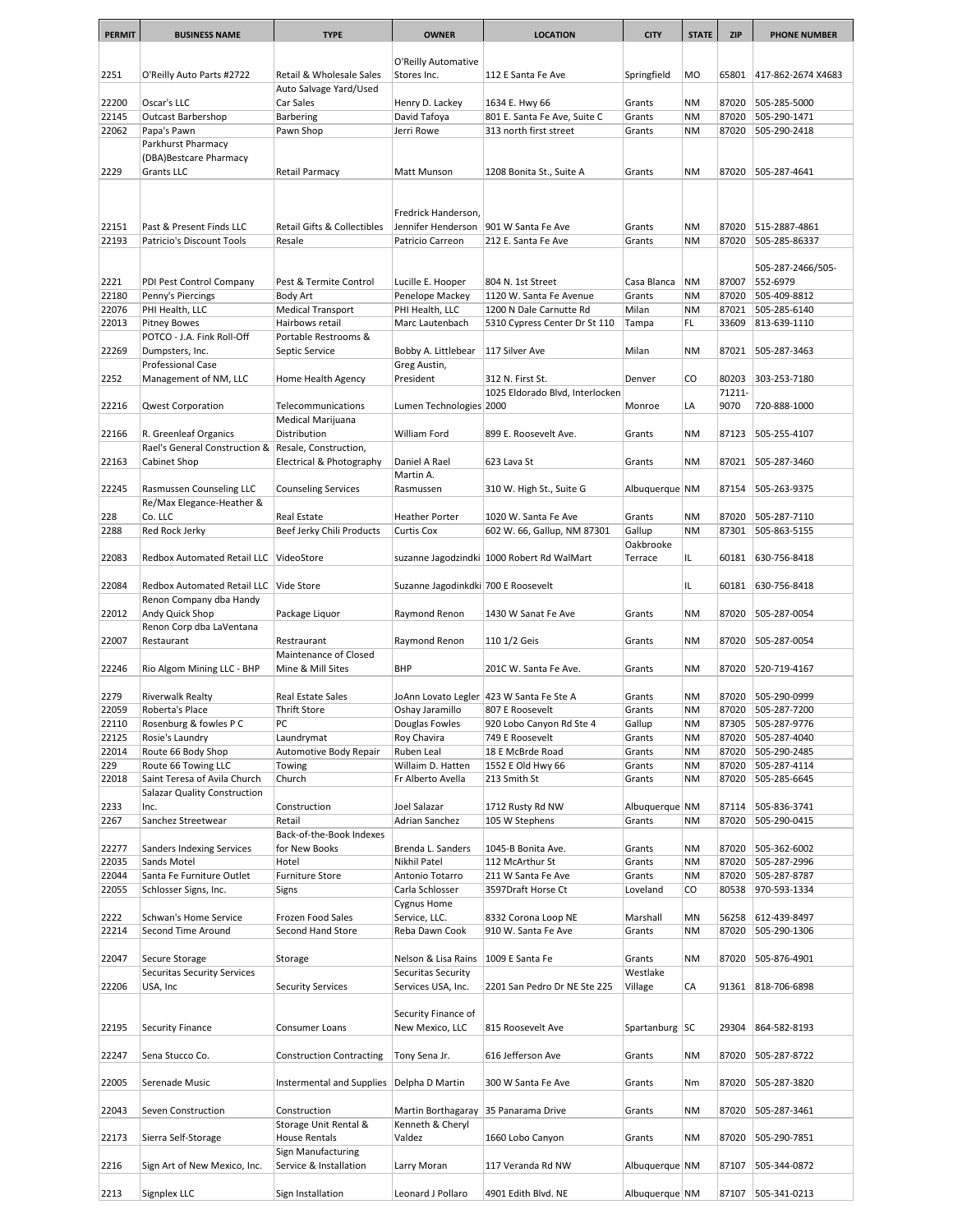| <b>PERMIT</b>  | <b>BUSINESS NAME</b>                                  | <b>TYPE</b>                                        | <b>OWNER</b>                       | <b>LOCATION</b>                         | <b>CITY</b>      | <b>STATE</b>           | <b>ZIP</b>     | <b>PHONE NUMBER</b>          |
|----------------|-------------------------------------------------------|----------------------------------------------------|------------------------------------|-----------------------------------------|------------------|------------------------|----------------|------------------------------|
|                |                                                       |                                                    | <b>Tiger Peak</b>                  |                                         |                  |                        |                |                              |
|                |                                                       |                                                    | <b>Healthcare Holding</b>          |                                         | Grand            |                        |                |                              |
| 22204          | Silver Lining Services LLC                            | Home Healthcare                                    | II, LLC                            | 1447 E. Roosevelt Ave.                  | Junction         | CO                     | 81501          | 877-259-9001                 |
| 22154          | Slim Chance Tanning & Spray<br>Tans                   | Tanning & Spray Tans                               | Ray & Molly<br>Carpenter           | 400 W. Santa Fe                         | Grants           | <b>NM</b>              | 87020          | 505-287-5451                 |
|                |                                                       |                                                    | Small Wonders                      |                                         |                  |                        |                |                              |
| 2261           | Small Wonders Child Center                            | Childcare                                          | Child Center                       | 1504 Nth 3rd St.                        | Grants           | <b>NM</b>              | 87020          | 505-287-3868                 |
| 22041          | <b>Smalley Electric</b>                               | Electric                                           | Joe A Smalley                      | 1508 Berryhill St                       | Grants           | <b>NM</b>              | 87021          | 505-285-3879                 |
|                |                                                       |                                                    | Smith's Food &                     |                                         |                  |                        |                |                              |
| 2224           | Smith's #415                                          | Retail Grocery                                     | Drug Centers, Inc.                 | 700 E. Roosevelt Avenue                 | Nashville        | TN                     | 37230          | (615) 232-7759               |
| 22057          | Sodo Wireless                                         | Cell phone company                                 | Cesar Dominguez                    | 209 W Santa Fe Ave                      | Albuquerque NM   |                        | 87105          | 505-873-2777                 |
|                |                                                       | Contractor - Solar Panel                           | Sunworks United                    | 1555 N Freedom Blvd, Provo,             |                  |                        |                |                              |
| 2260           | Solcius LLC                                           | Installation                                       | Inc.                               | UT 84604                                | Provo            | UT                     | 84604          | 800-960-4150                 |
| 2275           | Sonic Drive-In                                        | Fast Food Restaurant                               | <b>B&amp;B Consultants</b>         | 1446 W. Santa Fe Dr                     | Las Cruces       | <b>NM</b>              | 88005          | 575-524-8998                 |
| 2236           | South West Motel                                      | Lodging                                            | Kim Sie Kap                        | 1000 E Santa Fe Ave                     | Grants           | <b>NM</b>              | 87020          | 505-287-2936                 |
| 22215          | Southwest Dental                                      | Dentistry                                          | Jeffrey Ray Mattila,<br><b>DDS</b> | 200 Lincoln Ave                         | Grants           | NΜ                     | 87020          | 505-287-2000                 |
|                |                                                       |                                                    |                                    |                                         |                  |                        |                |                              |
| 22067          | Southwest Home Care LLC                               | home care                                          | Susan & Larry Taylor Susan Taylor  |                                         | Grants           | ΝM                     | 87020          | 505-287-7472                 |
| 22172          | Spencers Auto                                         | Mechanic Work                                      | Steve Spencer                      | 505 N. 1st St                           | Grants           | <b>NM</b>              | 87020          | 505-285-6435                 |
|                |                                                       |                                                    |                                    |                                         |                  |                        |                |                              |
| 2234<br>22085  | St. Teresa of Avila School Inc.                       | Catholic School<br>Spa                             | Kathryn Sanchez<br>Nhat Van Phan   | 402 E. High St.<br>619 W Santa Fe Ave   | Grants<br>Grants | <b>NM</b><br>Nm        | 87020<br>87020 | 505-287-2261<br>505-287-4825 |
|                | Star Nails & Spa                                      |                                                    |                                    |                                         |                  |                        |                |                              |
| 22002          | <b>Strickland Services</b>                            | Trucking                                           | Brandon Strickland                 | 1530 Ice Caves Rd                       | Grants           | <b>NM</b>              | 87020          | 505-290-3262                 |
|                |                                                       | Permanent Makeup &                                 |                                    |                                         |                  |                        |                |                              |
| 22248          | Sublime Lashes & Brows                                | Lashes                                             | Chrystal Clawson                   | 1600 Lobo Canyon Rd                     | Grants           | <b>NM</b>              | 87020          | 505-290-2586                 |
| 2227           | Subway of Grants                                      | <b>Food Services</b>                               | Deanna Martin                      | 1497 East Santa Fe Ave.                 | Grants           | <b>NM</b>              | 87020          | 505-290-2298                 |
| 2293           | Sundance Dental Care of<br>Grants                     | Dentist                                            | Partnership for<br>Dentists (P4D)  | 920 Lobo Canyon Rd Ste 6                | Grants           | <b>NM</b>              | 87020          | 505-972-3004                 |
|                | Sunray Lobo Canyon                                    |                                                    | Sunray Lobo Canyon                 |                                         |                  |                        |                |                              |
| 22149          | Apartments                                            | Property Rental                                    | CIC, LLP                           | 1801 Cordova Ct                         | Grants           | <b>NM</b>              | 87020          | 505-287-4104                 |
|                | Sunray Lobo Canyon                                    |                                                    | Sunray Lobo Canyon                 |                                         |                  |                        |                |                              |
| 22265          | Apartments                                            | Property Rental                                    | CIC, LLP                           | 1017 Lobo Canyon Rd                     | Grants           | <b>NM</b>              | 87020          | 505-287-4104                 |
| 22040          | <b>Sunshine Detailers</b>                             | Detailing                                          | Tony Aragon                        | 621 Inwood                              | Grans            | <b>NM</b>              | 87020          | 505287-2672                  |
| 22270          | Super 8 Grants - Bellaview                            | Motel                                              | <b>Tanvir Gill</b>                 | 1604 E. Santa Fe Ave                    |                  | <b>NM</b>              | 87020          | 505-287-9911                 |
| 22120          | Corporation<br>Surf Shack Pizza LLC                   | Restraurant                                        | Victor Briseno                     | 320 E Stephens Ave                      | Grants<br>Grants | <b>NM</b>              | 87020          | 505-287-8876                 |
|                |                                                       |                                                    | Sutin Thayer &                     | 6100 Uptown Blvd NE, Suite              |                  |                        |                |                              |
| 22171          | Sutin Thayer & Browne                                 | Legal Services                                     | Browne                             | 400                                     | Albuquerque NM   |                        | 87103          | 505-264-8213                 |
|                | SWC Telesolutions, Inc. DBA                           | SWC Telesolutions, Inc.                            |                                    |                                         |                  |                        |                |                              |
| 22100          | Connect 66 internet                                   | DBA Connect 66 internet                            | John Badal                         | 1139 E Santa Fe Ave                     | Albuquerque NM   |                        | 87109          | 505-821-5080                 |
| 22101          | SWC Telesolutions, Inc. DBA<br>Connect 66 internet    | SWC Telesolutions, Inc.<br>DBA Connect 66 internet | John Badal                         | 1139 E Santa Fe Ave                     | Albuquerque NM   |                        | 87109          | 505-821-5080                 |
|                | SWC Telesolutions, Inc. DBA                           | SWC Telesolutions, Inc.                            |                                    |                                         |                  |                        |                |                              |
| 22102          | Connect 66 internet                                   | DBA Connect 66 internet                            | John Badal                         | 1139 E Santa Fe Ave                     | Albuquerque NM   |                        | 87109          | 505-821-5080                 |
|                |                                                       |                                                    |                                    |                                         |                  |                        |                |                              |
| 22196          | Sweet Second Home Daycare   In Home Childcare         |                                                    | Cheyanne White                     | 516 N Sage                              | Grants           | <b>NM</b>              | 87020          | 505-290-8716                 |
| 22192          | Sweets by Sam                                         | Home Based Bakery                                  | Samantha Molina                    | 600 Flagstaff Ave                       | Grants           | <b>NM</b>              | 87020          | 505-290-3472                 |
| 22160          | Synergy Agency Services LLC.                          | Contract Home Health                               | Brenda Carabajal                   | 200 W Santa Fe Ave, Suite C             | Rio Rancho       | <b>NM</b>              | 87144          | 505-879-4800                 |
| 22081          | <b>Sysco New Mexico</b>                               | Food delivery                                      | Sysco USA 1 Inc                    | 601 Comanche NE                         | Albuquerque NM   |                        | 87107          | 845-356-8390x50944           |
|                |                                                       |                                                    | Alvarado Concepts,                 |                                         | Greenwood        |                        |                |                              |
| 22150          | Taco Bell #33694                                      | Fast Food Restaurant                               | <b>LLC</b>                         | 1518 E. Santa Fe Ave                    | Village          | CO                     | 80111          | 303-745-0555                 |
|                |                                                       |                                                    |                                    |                                         |                  |                        |                |                              |
| 22220          | <b>Taco Village</b>                                   | Fast Food Restaurant                               | Christine Moncada                  | 700 E. Roosevelt Ave                    | Grants           | NM                     | 87020          | 505-285-6811                 |
| 22211<br>22122 | Tangles Hair Salon<br>Tasty Kitchen                   | Hair Salon<br>Restraunt                            | Bertha Ramirez<br>Roger Lam        | 613 W. Santa Fe Ave<br>907 N 1st St     | Grants<br>Grants | <b>NM</b><br><b>NM</b> | 87020<br>87020 | 505-287-9242<br>620-340-9831 |
| 2281           | Taylor Services, LLC                                  | Construction                                       | Larry Taylor                       | 920 E. Santa Fe Ave.                    | Grants           | NM                     | 87020          | 505-287-7472                 |
|                |                                                       |                                                    | Triumph Bancorp                    |                                         |                  |                        |                |                              |
| 2240           | <b>TBK Bank SSB</b>                                   | <b>Financial Institution</b>                       | Inc                                | 824 W Santa Fe Ave                      | Grants           | ΝM                     | 87020          | 505-285-6611                 |
|                |                                                       | Gym, Health & Fitness                              |                                    |                                         |                  |                        |                |                              |
| 22250          | T-Bones Gym LLC                                       | Center                                             | Carie Talley Armijo                | 330 N. 1st St.                          | Grants           | <b>NM</b>              | 87020          | 505-379-5802                 |
| 22167          | The Dancing Jalapeno On<br>Route 66, LLC              | Restaurant                                         | Claudio Baca                       | 919 W. Santa Fe Ave                     | San Mateo        | <b>NM</b>              | 87020          | 720-525-8380                 |
|                | The Potter's House Christian                          | Church Services, Funerals,                         | Grants Christian                   |                                         |                  |                        |                |                              |
| 22213          | Center                                                | Weddings                                           | Center                             | 342 N First St.                         | Grants           | NM                     | 87020          | 505-287-8242                 |
| 22249          | The Transmission Shop                                 | Auto Repair                                        | George Ortiz                       | 935 E. Santa Fe Ave.                    | Grants           | <b>NM</b>              | 87020          | 505-285-4340                 |
| 2214           | The Walker Agency LLC                                 | Insurance                                          | Linda Walker                       | 123 N. First Street                     | Grants           | <b>NM</b>              | 87020          | 505-287-4432                 |
|                | The Way, Truth, & Life                                |                                                    |                                    |                                         |                  |                        |                |                              |
| 22022<br>227   | Ministries<br>Thunderbird Bowling Center              | Ministries<br><b>Bowling Alley</b>                 | Daphny Almanzo<br>Sandra Encinio   | 700 Sakelares Blvd<br>300 Jefferson Ave | Grants<br>Grants | ΝM<br><b>NM</b>        | 87020<br>87020 | 505-290-7863<br>505-287-3394 |
| 22185          | <b>Tias Bookkeeping Plus</b>                          | Bookkeeping                                        | Andrella Spencer                   | 505 N 1st St.                           | Grants           | ΝM                     | 87020          | 505-285-6435                 |
|                |                                                       | Exhaust Repair &                                   |                                    |                                         |                  |                        |                |                              |
| 22162          | Tim's Muffler                                         | Installation                                       | Eutimio Jaramillo                  | 920 W Santa Fe                          | Grants           | ΝM                     | 87020          | 505-290-0557                 |
|                |                                                       |                                                    |                                    |                                         |                  |                        |                |                              |
| 22051          | <b>TLC Plumbing &amp; Utility</b>                     | Plumbers                                           | Dale Armstrong                     | 5000 Edith Blvd NE                      | Albuquerque NM   |                        | 87107          | 505-761-9696                 |
| 22221          | <b>Together We Grow</b><br>Tom Fitzsimmons State Farm | Childcare                                          | Heather Apodaca                    | 600 Gunnison Ave                        | Grants           | ΝM                     | 87020          | 505-977-9393                 |
| 22082          | Insurance                                             | Insurance                                          | Tom Fitzsimmons                    | 800 N first St                          | Grants           | <b>NM</b>              | 87020          | 505-287-7914                 |
| 22117          | Tom's Detail LLC                                      | <b>Detailing Vehicles</b>                          | Jeremy Tom                         | 1108 Gunnison                           | Grants           | ΝM                     | 87020          | 505-290-4557                 |
|                |                                                       |                                                    | Jonathan                           |                                         | Pueblo of        |                        |                |                              |
| 22152          | Top Stock Smoke Shop                                  | Retail Smoke Accessories                           | Valenzuela                         | 210 W Stephens                          | Acoma            | ΝM                     | 87034          | 505-290-3031                 |